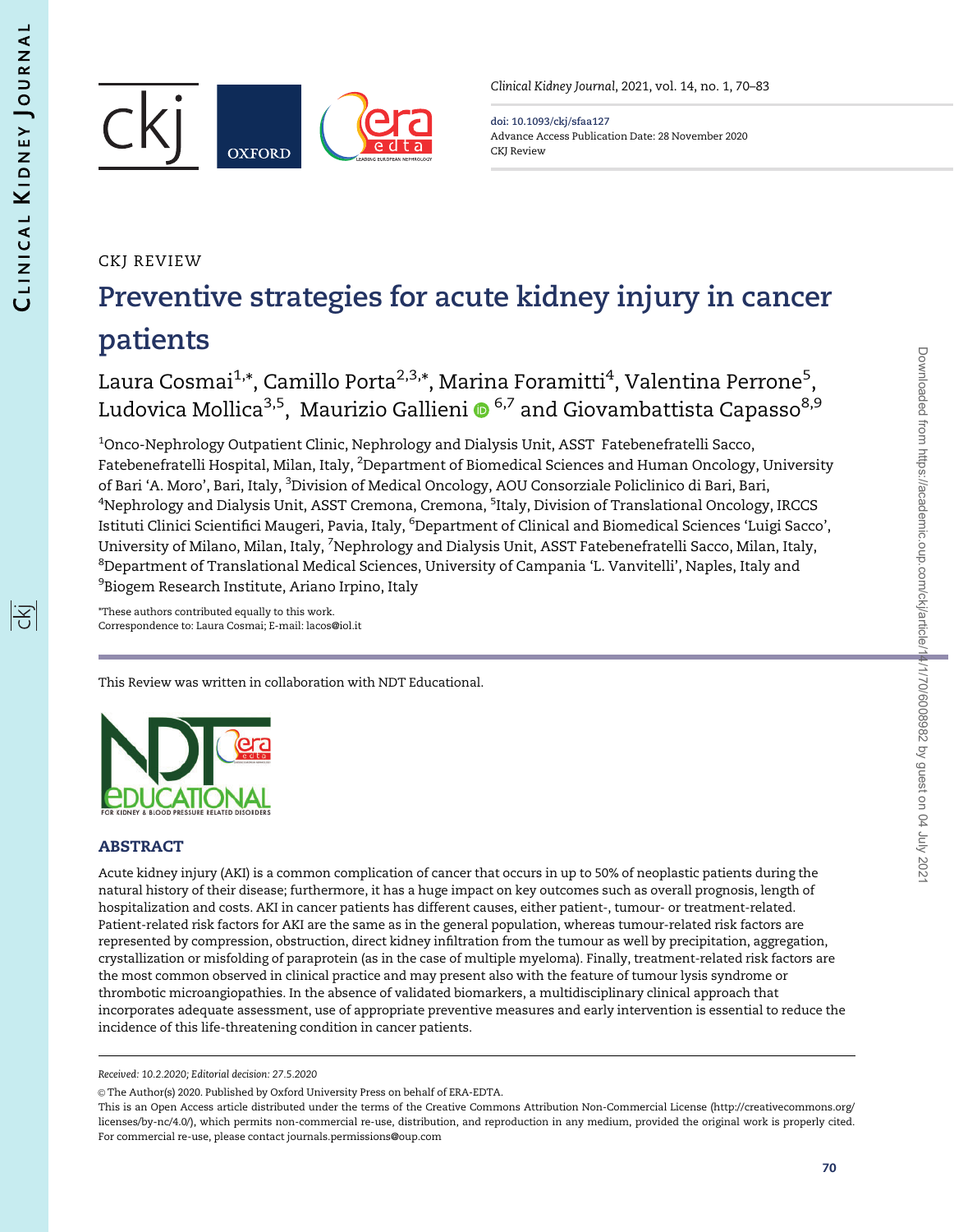<span id="page-1-0"></span>Keywords: AKI, cancer prevention, thrombotic microangiopathies, tumour lysis syndrome

# **INTRODUCTION**

Acute kidney injury (AKI), probably the most common form of renal disease diagnosed in cancer patients, leads to a number of negative consequences in this particular patient population, including hindering active cancer treatment, worsening overall prognosis, increasing length of hospitalization (for inpatients) as well as increasing costs.

The global burden of acute kidney failure has been estimated to be 13.3 million cases per year. According to the UK National Institute for Health and Care Excellence, the relevance of AKI is a major problem for public health and its prevention could avoid as many as 42 000 deaths every year [\[1](#page-11-0)].

Indeed, oncologic patients, and particularly elderly ones, have an increased risk of developing AKI within the first year from the diagnosis of cancer, and this combination negatively affects their survival [\[2\]](#page-11-0). Also concerning is the increased mortality observed in cancer patients who have developed AKI on top of a pre-existing chronic kidney disease (CKD), as compared with those without kidney disease.

The relationship between kidney disease and cancer has been defined as 'circular' [\[3\]](#page-11-0). Indeed, AKI may disturb the bioavailability and/or safety profile of many oncological drugs, potentially leading to suboptimal treatments, or enhance the risk for drug-induced toxicities. Finally, some very effective anticancer agents may be avoided as a potential option in patients with AKI due to the lack of specific information on their pharmacokinetic properties in this setting [\[3](#page-11-0)].

Knowledge of specific risk factors and their modification is crucial to prevent AKI; indeed, since we presently do not have effective treatments for AKI, as highlighted by Rosner and Perazella, its prevention should be regarded as a key clinical priority [\[4\]](#page-11-0).

# DEFINITION OF AKI

The definition of AKI varies according to different classifications, either nephrological [i.e. , Injury, Failure, Loss of kidney function, and End-stage kidney disease (RIFLE) or Acute Kidney Injury Network (AKIN)] [\[5](#page-11-0)] or oncological [National Cancer Institute - Common Terminology Criteria for Adverse Events v5.0 (NCI-CTCAE v5.0)] [\[6](#page-11-0)]. These classifications are reported in [Table 1](#page-2-0).

## EPIDEMIOLOGY OF AKI

The largest study addressing the bulk of AKI in cancer patients is a Danish population study [[2](#page-11-0)] in which 1.2 million people were followed from 1999 to 2006. During the whole observation period, >37 000 incident cancers were evidenced; the 1-year risk of AKI—defined by the RIFLE criteria—in this population was 17.5%, with a 27% risk over 5 years. The most common malignancies in which AKI was observed were renal cell cancer (44%), multiple myeloma (MM) (33%), liver cancer (32%) and leukaemia (28%); notably, patients with metastatic disease were at the highest risk of developing AKI. Even more severe AKI [corresponding to failure in RIFLE criteria and reflecting a tripling of serum creatinine (SCr) or absolute rise >4 mg/dL] was seen in 4.5 and 7.6% of patients at 1 and 5 years, respectively. Among cancer patients with any stage of AKI (9613 total), 5.1% required dialysis within 1 year of AKI onset [[2\]](#page-11-0). Notably, the 28-day mortality of cancer patients who require dialysis has been estimated to be 66–88% [[7](#page-11-0)].

AKI is particularly prevalent in the inpatient setting; notably, oncological units, together with intensive care, cardiac surgery and transplantation units, are characterized by extremely high AKI rates of  $\geq$ 50% [[8](#page-11-0)].

Furthermore, a recent study [\[9\]](#page-11-0) investigated the incidence of AKI in 163 071 patients receiving systemic chemotherapy or targeted agents for their cancer and identified 10 880 patients who experienced AKI; the rate of AKI was thus 27/1000 person-years, with an overall cumulative incidence of 9.3%. Malignancies with the highest 5-year AKI incidence were myeloma [26.0%, 95% confidence interval (CI) 24.4–27.7%], bladder (19.0%, 95% CI 17.6–20.5%) and leukaemia (15.4%, 95% CI 14.3–16.5%). Advanced cancer stage, CKD and diabetes were associated with increased risk of AKI (adjusted hazard ratios = 1.41, 95% CI 1.28-1.54; 1.80, 95% CI 1.67–1.93; and 1.43, 95% CI 1.37–1.50, respectively). In patients aged ≥66 years, diuretic and angiotensinconverting enzyme inhibitor/angiotensin receptor blocker co-prescription was associated with higher AKI risk [\[9\]](#page-11-0).

Another large study from China recently reported an incidence of AKI in cancer patients of between 14% and 20% [\[10\]](#page-11-0).

#### CAUSES OF AKI IN CANCER PATIENTS

AKI in cancer patients has different causes, which can be either patient-, tumour- or treatment-related.

Patient-related causes are mainly represented by comorbidities, which overall increase the risk of episodes of AKI. Causes of AKI in cancer patients may also be differentiated in prerenal, renal and postrenal, as reported in [Table 2.](#page-3-0)

As far as tumour-related causes, they are mainly represented by urinary compressions/obstructions or by kidney involvement (especially in lymphoma and myeloma).

Finally, different oncologic treatments may induce AKI, either through a direct injury to the kidney (as in the case of chemotherapy-induced AKI) or through indirect causes, as in the case of tumour lysis syndrome (TLS).

As for TLS and thrombotic microangiopathies (TMAs), they will be addressed separately since they have multiple, and often overlapping, causes.

# PATIENT-RELATED RISK FACTORS FOR AKI

Substantially, patient-related risk factors for AKI are the same in the general population as in patients with cancer, although the latter may present other specific risk factors, as discussed below [\[11](#page-11-0)].

In 2013, a multicentre prospective observational study was performed in the acute medical units of 10 hospitals in England and Scotland to identify the main risk factors for AKI [[12](#page-11-0)]. Age, hypotension, sepsis, hypovolaemia, pre-existing CKD, concomitant vascular disease (including atherosclerosis) and congestive heart failure—either past or acute—diabetes mellitus, jaundice as well as the use of nephrotoxic medications used in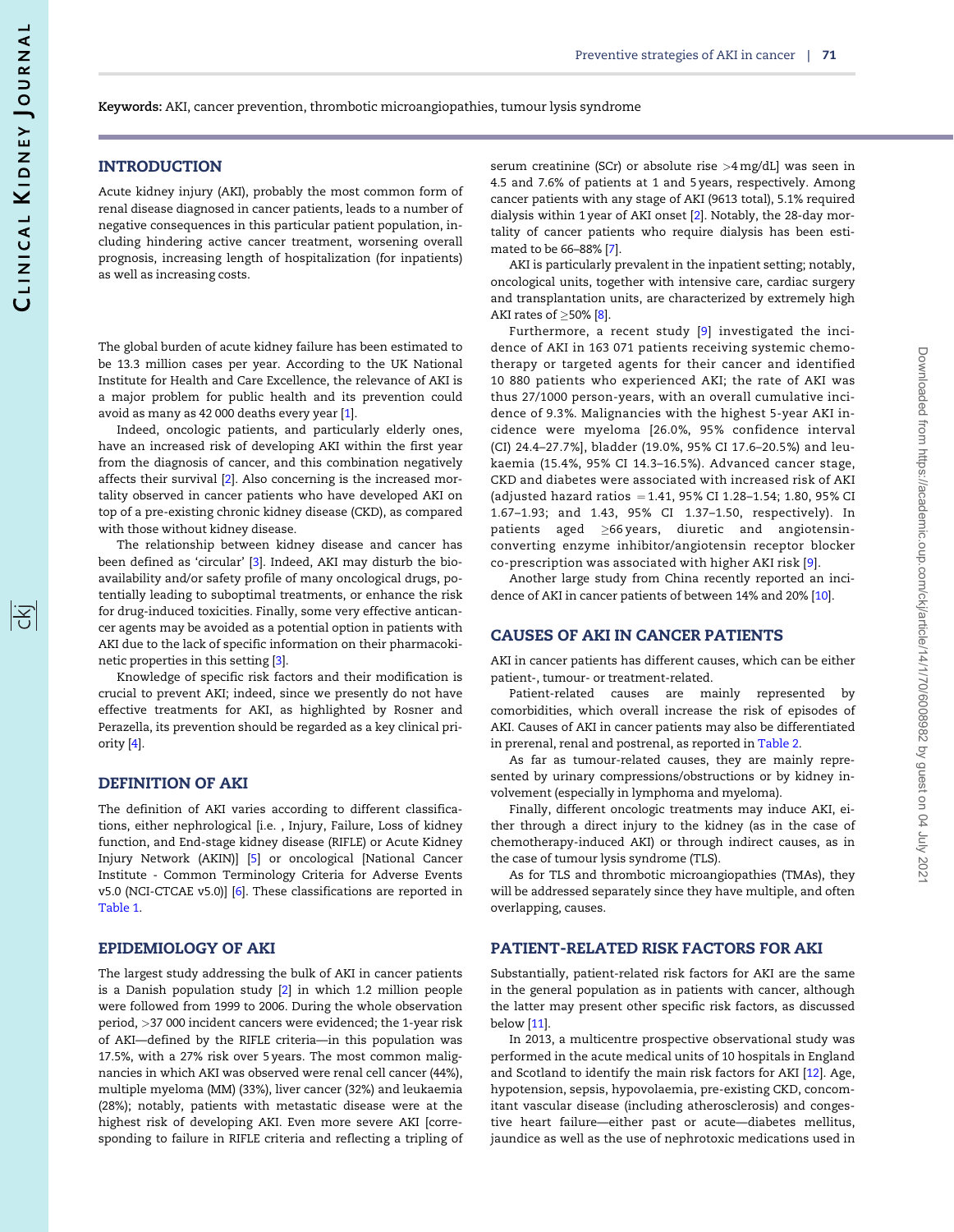<span id="page-2-0"></span>

|   | ⋖                        |   |  |
|---|--------------------------|---|--|
|   |                          |   |  |
|   | R N                      |   |  |
|   |                          |   |  |
|   |                          |   |  |
|   |                          |   |  |
|   |                          |   |  |
|   | ۔<br>م                   | ì |  |
|   |                          |   |  |
|   |                          |   |  |
|   |                          |   |  |
|   |                          |   |  |
|   | ĚΥ                       |   |  |
|   |                          |   |  |
|   | Z                        |   |  |
|   |                          |   |  |
|   | Ō                        |   |  |
|   |                          |   |  |
|   | $\overline{\phantom{0}}$ |   |  |
|   |                          |   |  |
|   |                          |   |  |
|   |                          |   |  |
|   |                          | l |  |
|   | ⋖                        |   |  |
|   | ن                        |   |  |
|   |                          |   |  |
|   |                          |   |  |
|   |                          |   |  |
|   |                          |   |  |
|   |                          |   |  |
|   |                          | л |  |
|   |                          |   |  |
| ٢ |                          |   |  |
|   |                          |   |  |

Table 1. Different definitions of AKI, according to the most commonly used nephrological and oncological classifications Table 1. Different definitions of AKI, according to the most commonly used nephrological and oncological classifications

| <b>RIFLE</b> |                                                                                                                                  |                                                                 |                       | <b>AKIN</b>                                                                                                                                       |                                                   |                    | NCI-CTCAE v5.0                                                                      |
|--------------|----------------------------------------------------------------------------------------------------------------------------------|-----------------------------------------------------------------|-----------------------|---------------------------------------------------------------------------------------------------------------------------------------------------|---------------------------------------------------|--------------------|-------------------------------------------------------------------------------------|
| Risk         | GFR decreases >25%<br>Increased $Cr \times 1.5$ or<br>Cr/GFR criteria                                                            | $UO < 0.5 \text{ mL/kg/h}$<br>UO criteria<br>$x \approx 6h$     | Stage 1               | Increased $Cr \times 1.5$<br>or $\geq$ 0.3 mg/dL<br>Cr criteria                                                                                   | $UO < 0.5$ mL/kg/h $\times$ 6 h<br>UO criteria    | Grade 2<br>Grade 1 | $>$ 1.5–3.0 $\times$ baseline; $>$ 1.5–3.0 $\times$ ULN<br>$>$ ULN-1.5 $\times$ ULN |
| Injury       | GFR decreases >50%<br>Increased $Cr \times 2$ or                                                                                 | $UO < 0.5 \text{mL/kg/h}$<br>$\times$ 12 h                      | Stage 2               | Increased $Cr \times 2$                                                                                                                           | UO<0.5 mL/lg/h × 12 h                             | Grade 3            | $>$ 3.0 $\times$ baseline; $>$ 3.0–6.0 $\times$ ULN.<br>Hospitalization indicated   |
| Failure      | $Cr \geq 4$ mg/dL (with acute<br>GFR decreases >75% or<br>rise of ${\geq}0.5\:\text{mg}/\text{dL}$<br>Increased $Cr \times 3$ or | or anuna $\times$ 12 h<br>$UO < 0.3 \, mL/kg/h$<br>$\times 24h$ | Stage 3               | (with acute rise<br>or Cr ≥4 mg/dL<br>of $\geq$ 0.5 mg/dL)<br>Increased $Cr \times 3$                                                             | UO < 0.3 mL/kg/h × 24 h<br>or anuria $\times$ 12h | Grade 4            | consequences, dialysis indicated<br>>6.0 x ULN. Life-threatening                    |
| ESRD<br>Loss | Persistent ARF = complete<br>End-stage renal disease<br>loss of renal function<br>for $>4$ weeks                                 |                                                                 | Patients who received | time of commencement of RRT<br>for stage 3 irrespective of the<br>stage that they are in at the<br>RRT are considered to<br>have met the criteria |                                                   | Grade 5            | Death                                                                               |
|              |                                                                                                                                  |                                                                 |                       |                                                                                                                                                   |                                                   |                    |                                                                                     |

UO, urine output; ULN, upper limit of normal; ARF, acute renal failure; RRT, renal replacement therapy.

UO, urine output; ULN, upper limit of normal; ARF, acute renal failure; RRT, renal replacement therapy.<br>Definition: a disorder characterized by the acute loss of renal function (within 2 weeks) and is traditionally<br>obstruc Definition: a disorder characterized by the acute loss of renal function (within 2 weeks) and is traditionally classified as prerenal (low blood flow into kidney), renal (kidney damage) and postrenal causes (uretheral or b obstruction).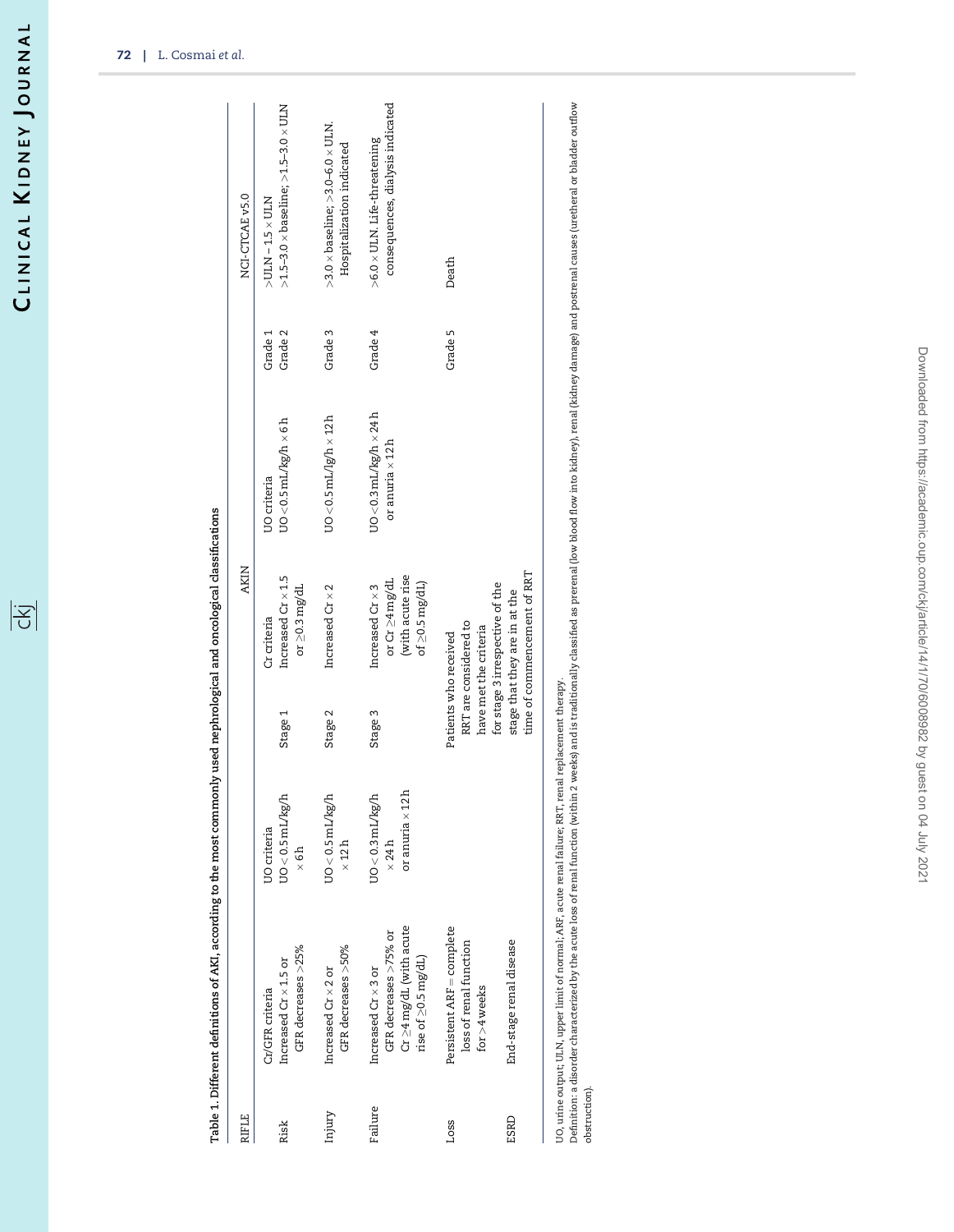#### <span id="page-3-0"></span>Table 2. Main causes of AKI in patients with haematological malignancies and solid tumours

Haematologic malignancies Solid tumours

Prerenal Nausea, vomiting and diarrhoea Stomatitis and cachexia 'Third spacing' (including hepatorenal syndrome) Neutropenia and resulting sepsis Capillary leak syndrome (from interleukin-2 treatment)

Renal

Antineoplastic agents (either cytotoxics, targeted agents or immune checkpoint inhibitors)

Contrast medium

BPs NSAIDs TMA

Paraneoplastic glomerulonephitis

Immunomediated nephritis

Hypercalcaemia

VOD (less common in solid tumours) TLS (less common in solid tumours) Light-chain-associated glomerular disease Cancer infiltration **HSCT** 

Postrenal

Compression/obstruction (tumour-related or radiotherapy-related)

BPs, bisphosphonates; NSAIDs, non steroidal anti-inflammatory drugs; TMA, thrombotic microangiopathies; VOD, veno-occlusive disease; TLS, tumor lysis syndrome; HSCT. hematopoietic stem cell transplantation.

#### Table 3. Risk factors of AKI in patients with haematological malignancies and solid tumours

| Haematologic malignancies<br>Solid tumours                                                             |                                                             |  |
|--------------------------------------------------------------------------------------------------------|-------------------------------------------------------------|--|
| Age $>65$ years                                                                                        |                                                             |  |
| Congestive heart failure (primitive or caused by oncological treatments)                               |                                                             |  |
| Pre-existing CKD (primitive or caused by oncological treatments)                                       |                                                             |  |
| Diabetes                                                                                               |                                                             |  |
| Uncompensated cirrhosis/hepatic failure                                                                |                                                             |  |
| Nephrotic syndrome                                                                                     |                                                             |  |
| Volume depletion (hypovolaemia, hypotension, dehydration due to vomiting, diarrhoea, stomatitis, etc.) |                                                             |  |
| Sepsis (often central vascular device-related)                                                         |                                                             |  |
| Multiple myeloma                                                                                       | Urinary tract (renal cell as well as urothelial) carcinomas |  |
| Leukaemia and lymphoma                                                                                 | Hepatocellular carcinoma and cholangiocarcinoma             |  |

#### Table 4. Causes of AKI and possible preventive measures in haematological cancer patients

| Causes                                                         | Possible preventive measures                                         |
|----------------------------------------------------------------|----------------------------------------------------------------------|
| General non-specific                                           | Adequate hydration to maintain euvolaemia                            |
| Volume depletion (secondary to nausea, vomiting and diarrhoea) | Use of prophylactic antibiotics and haematopoietic growth factors in |
| Sepsis                                                         | case of neutropenia/febrile neutropenia                              |
| Iodinated contrast nephrotoxicity                              | Avoid repeated and frequent use of contrast medium                   |
| Concomitant use of nephrotoxic drugs                           | Avoid the use of potentially nephrotoxic agents                      |
| Tumour-specific                                                | Beyond TLS (see the text), there are no specific preventive measures |
| Tumour infiltration of the kidney                              | to implement in the case of tumour-specific AKI                      |
| Obstructive nephropathy                                        |                                                                      |
| Lysozymuria                                                    |                                                                      |
| Disseminated intravascular coagulation                         |                                                                      |
| Hypercalcaemia                                                 |                                                                      |
| Glomerular disease                                             |                                                                      |
| Chemotherapy-related nephrotoxicity                            |                                                                      |
| TLS                                                            |                                                                      |

Downloaded from https://academic.oup.com/ckj/article/14/1/70/6008982 by guest on 04 July 202' Downloaded from https://academic.oup.com/ckj/article/14/1/70/6008982 by guest on 04 July 2021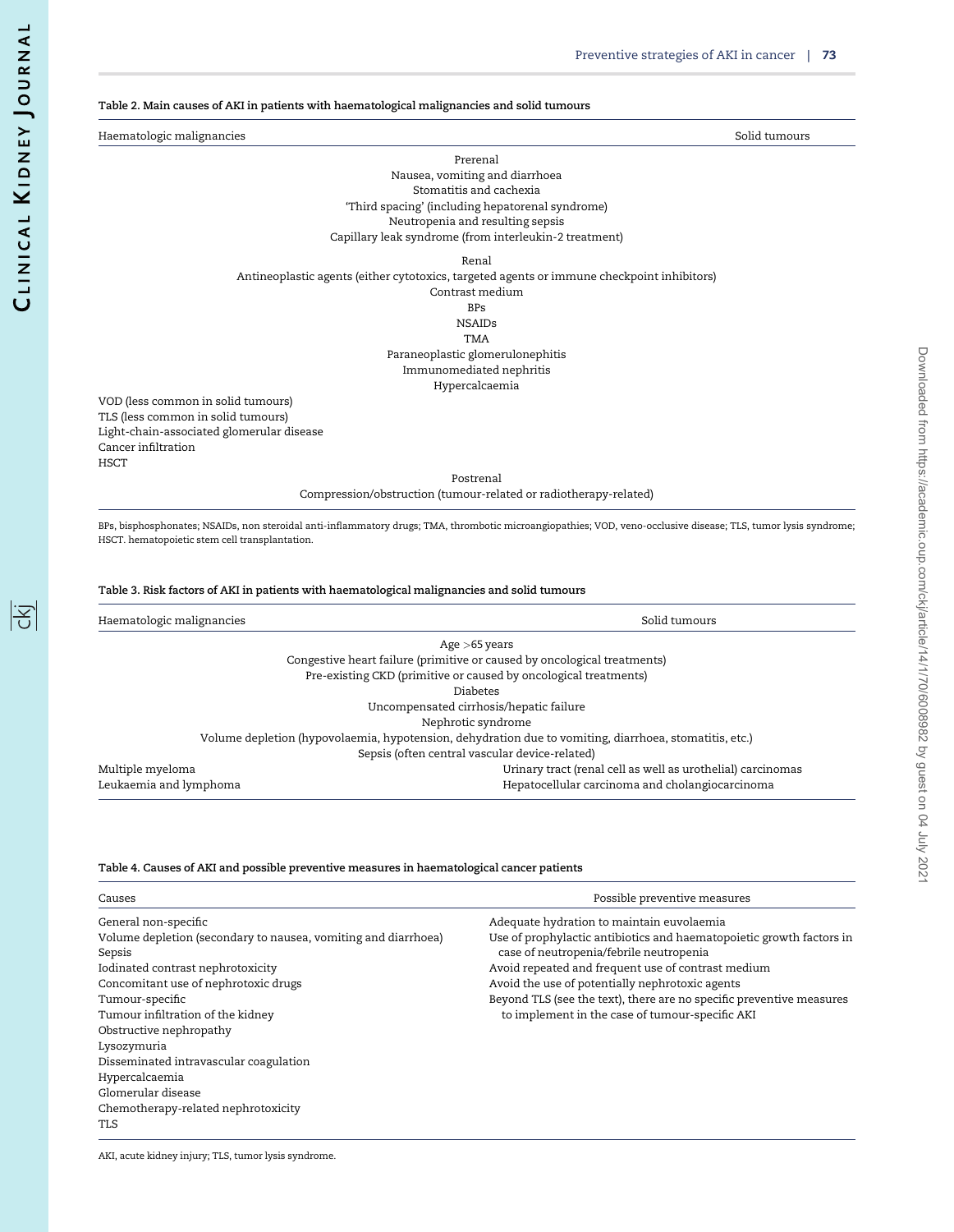#### <span id="page-4-0"></span>Table 5. Patterns of tissue injury and mechanisms responsible for AKI in dysproteinaemias

| Type of tissue injury                                                                                           | Mechanism                                                                                                                                                                                                                                                                                                                                                                                                   |
|-----------------------------------------------------------------------------------------------------------------|-------------------------------------------------------------------------------------------------------------------------------------------------------------------------------------------------------------------------------------------------------------------------------------------------------------------------------------------------------------------------------------------------------------|
| Glomerular injury                                                                                               | Multiple myeloma can induce multiple patterns of glomerular dam-<br>age, some of them associated with AKI due to endocapillary prolif-<br>erative GN or crescentic GN. Amyloidosis is associated with<br>nephrotic syndrome, which can determine AKI in severe cases                                                                                                                                        |
| Ischaemic nephropathy, initially reversible but potentially leading to<br>tubular injury/acute tubular necrosis | Prerenal azotaemia, induced by volume depletion (nausea/vomiting,<br>diarrhoea and renal salt and water loss)                                                                                                                                                                                                                                                                                               |
| Tubulo-interstitial injury                                                                                      | Deposition of light chains in proximal tubular cells and in the<br>interstitium                                                                                                                                                                                                                                                                                                                             |
| Myeloma cast nephropathy                                                                                        | Most common cause of AKI in Multiple myeloma patients. After<br>binding to uromodulin (Tamm-Horsfell protein), light chains pre-<br>cipitate in distal tubules inducing tubular obstruction and intersti-<br>tial inflammation and fibrosis. Light chains precipitation and<br>tubular obstruction reduce single nephron glomerular filtration,<br>resulting in loss of function and atrophy of the nephron |
| Drug-induced nephrotoxicity                                                                                     | NSAIDs, contrast media, chemotherapy, targeted and immunomo-<br>dulating agents                                                                                                                                                                                                                                                                                                                             |
| Nephrotoxic injury due to MM-associated metabolic derangement                                                   | Hypercalcaemia and TLS                                                                                                                                                                                                                                                                                                                                                                                      |

GN, glomerulonephritis; AKI, acute kidney injury; GN, glomerlonephritis, NSAIDs, non steroidal anti-inflammatory drugs; TLS, tumor lysis syndrome.

the week before admission to the hospital, were found to be potentially associated with the development of AKI. When a logistic regression model was used, among the above 10 risk factors, only hypovolaemia [adjusted odds ratio (OR)  $= 6.21$ , 95% CI 3.55-10.84; P < 0.0001], pre-existing CKD (OR = 3.92, 95% CI 2.39-6.42;  $P < 0.0001$ ), diabetes (OR = 2.75, 95% CI 1.32-5.72;  $P = 0.007$ ) and sepsis (OR = 2.34, 95% CI 1.05-5.23; P = 0.038) remained significant [\[12\]](#page-11-0). As a whole, risk factors for AKI in patients affected by solid or haematologic malignancies are reported in [Table 3](#page-3-0).

Therefore, prevention of AKI consists of general measures such as volume optimization, haemodynamic stabilization and improved cardiac performance, as well as correction of anaemia [\[8\]](#page-11-0).

#### TUMOUR-RELATED AKI

## Compression and obstruction: mechanisms and prevention

As already highlighted, compressions and obstructions are among the main causes of tumour-related AKI; they are caused by the primary tumour mass itself or by its metastases (e.g. enlarged abdominal or retroperitoneal lymph nodes). More than by an acute onset of AKI, these patients are characterized by a gradual development of CKD; indeed, a retrospective analysis of 117 consecutive patients with malignant ureteral obstruction showed that, before any intervention, as many as 91 patients had already CKD Stages 1–3 and 26 patients were CKD Stages 4 and 5 [[13](#page-11-0)].

Despite the fact that no clear-cut preventive measures are available, a strict monitoring of both urinary outflow and renal function is mandatory, as is the prompt relief of the obstruction itself, to prevent the progression of renal damage from early to late stage.

This can be achieved by means of the placement of a percutaneous nephrostomy tube, of a ureteric stent or, more rarely, of a more complex open disobstructive surgical procedure. Nephrostomy tubes offer excellent drainage and can be placed under local anaesthesia, although they do require a bag, which can have a negative impact on patients' quality of life. JJ stents have a higher failure rate due and usually require a general anaesthesia for placement [[14](#page-11-0)].

In cancer patients, internal ureteral stenting proved to be effective in maintaining renal function but it did not restore it; since renal function is related to the prognosis of the patients, to really improve patients' renal function and prognosis, patients who require stenting must be quickly identified and treated [\[13](#page-11-0)].

# AKI in leukaemia and lymphoma: mechanisms and prevention

Patients with leukaemia and lymphoma are at risk for developing AKI from several causes different from direct involvement of the kidney: hypotension, sepsis, administration of radiocontrast, antifungal and antibacterial agents, cytotoxic chemotherapy, immunosuppressive drugs, haematopoietic stem cell transplantation (HSCT) or TLS [\(Table 4\)](#page-3-0).

A direct leukaemic infiltration of the kidney from leukaemia and lymphoma is less rare than expected and is most commonly seen in highly aggressive and disseminated disease [[15\]](#page-11-0).

Indeed, autopsy studies have suggested that renal involvement occurs in  $\sim$ 90% of patients with lymphoma. Based on renal biopsy series from patients with lymphomas, patients who present with AKI have predominantly bilateral interstitial infiltration of the kidneys by lymphoma cells and often present an increased renal size on radiographic imaging [\[16](#page-11-0)]. These findings suggest an increased interstitial pressure leading to reduced intrarenal blood flow with subsequent renal tubular compression and disruption. In the presence of proteinuria, the local release of permeability factors and cytokines by lymphomatous cells has been suggested as its main pathophysiological mechanism.

Regarding leukaemia, autopsy studies have showed that 60– 90% of leukaemic patients have renal involvement. On biopsy, cells are usually located in the renal interstitium, although occasional glomerular lesions are noted. Such as in the case of lymphomas, an increased interstitial pressure leads to vascular and tubular compression and subsequent tubular injury.

Given the above pathogenesis, AKI from direct involvement of lymphoma and leukaemia cannot be prevented.

阁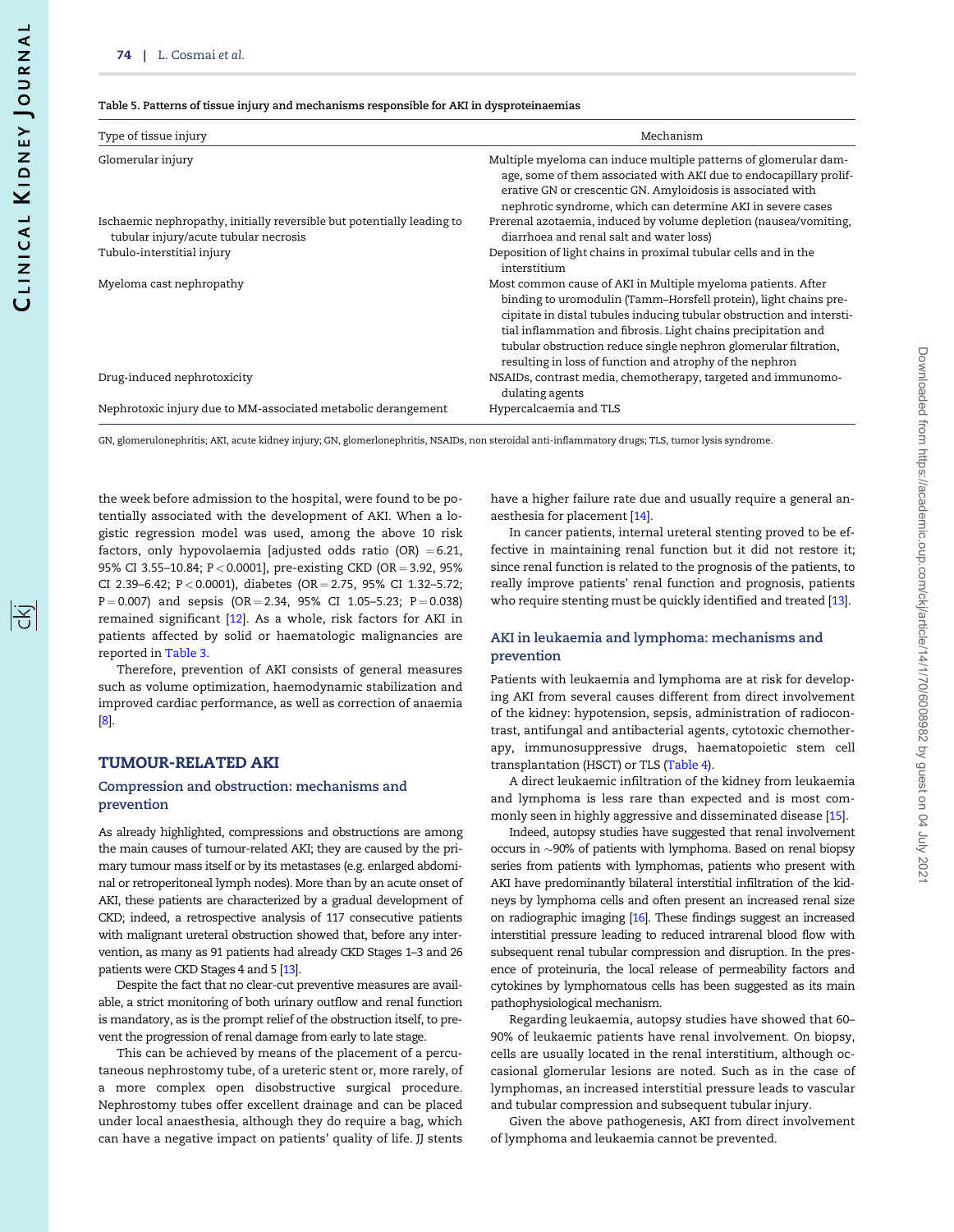#### <span id="page-5-0"></span>AKI in MM: mechanisms and prevention

In dysproteinaemic states, an abnormal clone of B-lymphocytes secretes a paraprotein, most commonly a light-chain fragment of an immunoglobulin and more rarely an intact monoclonal immunoglobulin. The most severe form of dysproteinaemia is MM, where an uncontrolled proliferation of B cells develops and large quantities of paraprotein are produced, inducing increased serum levels of the abnormal light chain.

The paraproteins produced by B-lymphocyte clones are nephrotoxic and they represent the main cause of AKI in MM [\[17\]](#page-11-0). However, the mechanisms responsible for AKI in dysproteinaemias and specifically in MM are multiple and diverse [\[18\]](#page-11-0), showing different patterns of tissue injury at various kidney locations, where precipitation, aggregation, crystallization or misfolding of the paraprotein may occur. Glomerular filtration delivers large amounts of free light chains to the proximal tubular cells, determining direct injury due to excessive endocytosis through the cubilin–megalin complex and consequent apoptosis, inflammation and fibrosis. In addition, in the distal tubules free light chains will bind to uromodulin (Tamm–Horsfall protein) leading to myeloma cast nephropathy, the most common cause of AKI in MM patients [\[19\]](#page-11-0).

Importantly, haemodynamic abnormalities, metabolic disturbances and drug toxicity should also be kept in mind as possible causes of or contributors to acute derangement of kidney function [\(Table 5\)](#page-4-0).

Myeloma cast nephropathy is the most common cause of AKI in MM patients [[19](#page-11-0)]. AKI with decreased glomerular filtration rate develops in about 50% of patients before or within 30 days of MM being diagnosed. Among those who experience kidney failure, 10% will require dialysis.

A recent study investigated the incidence of AKI in cancer patients undergoing treatment [\[9](#page-11-0)]. Among 163 071 observed patients, 10 880 (6.7%) experienced AKI, accounting for an overall incidence of 27/1000 person-years; MM patients had an incidence of 21% (event rate: 90.8/1000 person-years). Considering the 5-year AKI cumulative incidence, a sharp difference was confirmed: 26% in MM patients, compared with 7.8% in the total cohort [\[9](#page-11-0)].

Prevention of AKI from cast nephropathy has been hypothesized through interference with the binding interaction between free light chains and uromodulin [\[20\]](#page-11-0). A competitor binding peptide was tested in vitro and in a rodent model of cast nephropathy, demonstrating inhibition of intraluminal cast formation and preventing AKI in vivo. However, no further developments have appeared in the literature regarding this approach. The best prevention of AKI is timely initiation of MM treatment with the newest therapeutic approaches, as reviewed elsewhere [\[21](#page-11-0)]. In addition, supportive treatment is of the utmost importance. It should be directed at avoiding or at least containing the exposure to nephrotoxic agents, correction of dehydration and hypercalcaemia, which are well-known risk factors for AKI. Dehydration also facilitates the precipitation of free light chains with uromodulin. Among drugs, diuretics and nonsteroidal anti-inflammatory drugs (NSAIDs) are more often associated with worsening of kidney function.

Based on animal studies, the hypothesis that low-urinary pH may intensify myeloma nephrotoxicity was proposed. In rats, alkaline urine reduces the interaction of free light chains and uromodulin [\[22](#page-11-0)], but there are no clinical data to support this approach in humans.

The common-sense assumption that a rapid reduction in the concentration of free light chains may improve kidney function or prevent further kidney damage in patients with cast nephropathy has sparked interest in extracorporeal removal of free light chain. The two main approaches proposed by investigators are therapeutic plasma exchange and haemodialysis with high cut-off membranes. Results reported with both techniques are controversial, and although retrospective studies showed significant reductions in free light-chain concentrations and improved kidney function, randomized controlled trials did not confirm a significant advantage [\[23\]](#page-11-0).

# AKI in renal cell carcinoma: mechanism and preventive strategies

Cancers of renal parenchyma or of urinary tract (from renal pelvis to bladder) are often associated with AKI, due to both intrinsic and extrinsic causes [\[11\]](#page-11-0).

Kidney cancer, irrespective of its histology, remains the only malignancy where surgical removal of the primary tumour, by means of either total or partial nephrectomy, is indicated not only when the disease is localized but also in the presence of distant metastases [[24\]](#page-11-0), although a recent randomized controlled trial challenged this old paradigm [\[25\]](#page-11-0).

Despite this, the numbers of cytoreductive nephrectomies in metastatic renal cell carcinoma patients have been decreasing in recent years, mainly due to the superior activity of novel systemic treatments as compared with those used in the past [[26](#page-11-0)].

Of course, among operated patients (irrespective of tumour stage, localized or metastatic), those undergoing radical nephrectomy are at increased risk of developing AKI [\[27\]](#page-11-0), especially in the presence of certain comorbidities or of an acute worsening a pre-existent CKD, which is highly prevalent in these patients prior to surgery.

Partial nephrectomy is usually considered to be nephronsparing, irrespective of the dimensions of the tumour [\[28](#page-11-0), [29\]](#page-11-0), although we should acknowledge that it may also cause AKI, depending on the amount of non-neoplastic parenchyma removed [[30](#page-11-0)] as well as on the underlying conditions of the renal parenchyma (not discounting possible, although fortunately rare, surgical complications). After accounting for pre-surgery individual characteristics, such as age, obesity and comorbidities (e.g. hypertension or diabetes), partial nephrec-tomy independently protects against severe CKD [[31](#page-11-0)]. Notably, in comparison with CKD induced by medical causes, surgically induced CKD is associated with a lower risk of progressive annual renal function decline [[32](#page-11-0)]. Screening patients at higher risk for post-surgical AKI is key and should be done by estimating baseline renal function, measuring albuminuria, and optimizing glycemic and blood pressure control; in this way, we could minimize renal function decline after surgery. Furthermore, prevention of AKI includes avoidance of nephrotoxic drugs and renal hypoperfusion to reduce the risk for renal function decline post-operatively [[33\]](#page-11-0).

# ONCOLOGICAL TREATMENT-RELATED AKI

Cytotoxic chemotherapy, targeted agents, as well as immune checkpoint inhibitors are often nephrotoxic and account for a number of cases of AKI in patients receiving these treatments.

Among cytotoxic chemotherapeutic agents, the ones most commonly related to the development of AKI are cisplatin (CDDP), mitomycin-C (MM-C), gemcitabine, methotrexate (MTX), ifosfamide and pemetrexed.

序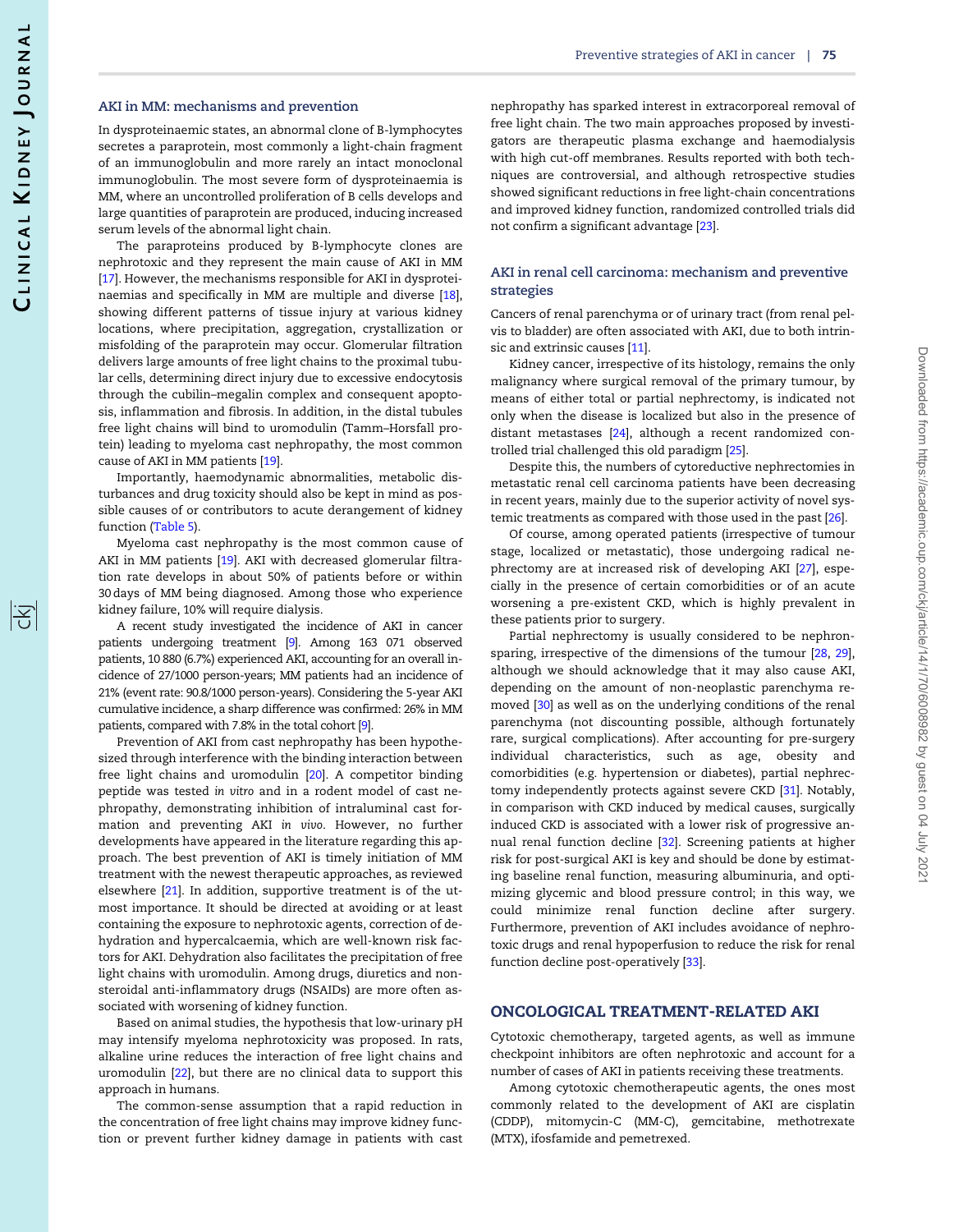#### <span id="page-6-0"></span>CDDP: mechanisms and prevention

CDDP is one of the most commonly used cytotoxic, being used—as a monotherapy or in combination with other agents to treat a wide spectrum of tumours such as lung, ovarian, head and neck, bladder, cervical, testicular and other cancers.

CDDP-induced nephrotoxicity is multifactorial [\[34\]](#page-11-0). CDDP induces the production of reactive oxygen species (ROS) and inhibits several antioxidant enzymes, leading to massive oxidative stress injury and tubular cell apoptosis [\[35\]](#page-11-0).

Renal injury from CDDP is dose-dependent and is first characterized by a decrease in renal blood flow leading to a decline in estimated glomerular filtration rate (eGFR) within 3 h of CDDP administration; these changes are probably due to increased vascular resistance secondary to tubulo-glomerular feedback and increased sodium chloride delivery to macula densa [\[34](#page-11-0)].

Acute tubular toxicity of CDDP causes mitochondrial dysfunction, decreased ATPase activity, impaired solute transport and altered cation balance; as a result, sodium and water reabsorption is decreased, and salt and water excretion are increased, often leading to polyuria [[34](#page-11-0)].

Rare cases of TMAs have been reported in patients treated with CDDP, especially when co-administered with other agents.

As for many other cytotoxics, quite often AKI in CDDPtreated patients is caused by indirect toxicities, such as nausea and vomiting leading to volume depletion.

Although renal function improves in most patients, a subgroup of patients developed non-reversible renal impairment.

As far as preventive measures, hyper-hydration and forced diuresis (eventually with the use of mannitol) [\[36\]](#page-12-0) have been shown to reduce the incidence of AKI in patients receiving CDDP, while the role of loop diuretics is much more debated. A systematic review on strategies to prevent CDDP-induced nephrotoxicity [\[37](#page-12-0)] concluded that (i) hydration is essential for all patients, (ii) short-duration  $(>2-6 h)$ , low-volume (2-4L of normal saline) and outpatient hydration regimens appear to be safe and feasible, even in patients receiving intermediate- to high-dose CDDP [\[37\]](#page-12-0), (iii) intravenous (i.v.) magnesium supplementation (8–20 mEq) may limit renal damage [[38,](#page-12-0) [39\]](#page-12-0), and (iv) although a prospective randomized trial, conducted in cancer patients receiving 50–80 mg/m<sup>2</sup> of CDDP, showed that adequate oral prehydration with diuresis is not inferior to i.v. hydration in preventing CDDP-induced nephrotoxicity [[40\]](#page-12-0), i.v. hydration is usually preferred. As for mannitol, it may be considered only in the case of use of high-dose CDDP and/or in patients with pre-existing hypertension, while forced diuresis may be appropriated in some patients.

In a pharmacokinetic–pharmacodynamic analysis of CDDP with hydration and mannitol diuresis, forced diuresis treatment did not significantly alter the plasma CDDP pharmacokinetics but dramatically decreased the urine concentration of unbound CDDP and its accumulation into the kidneys in a dosedependent manner, thus attenuating kidney injury [\[41\]](#page-12-0).

Only the ROS scavenger amifostine has been approved by US Food and Drug Administration (FDA) for protection against cumulative nephrotoxicity from CDDP therapy [\[42\]](#page-12-0). Amifostine is protective by increasing the binding of ROS to thiol groups [\[43\]](#page-12-0). Side effects, cost and concerns that it also diminishes antitumour effect have limited its use in clinical practice.

Finally, a huge number of natural compounds [[44](#page-12-0)] and drugs (e.g. allopurinol and statins) has been proposed to prevent CDDP- and other cytotoxics-related nephrotoxicity, but the level of evidence for all of them appears to be low; despite this, 'modulation of CDDP-induced nephrotoxicity still represents a balance on the knife-edge between renoprotection and tumour toxicity' [[35](#page-11-0)].

#### MTX: mechanisms and prevention

Regarding MTX, despite its large therapeutic range, only highdose MTX (HD-MTX), that is, MTX given at doses  $>$  500 mg/m<sup>2</sup>, has the potential for becoming nephrotoxic, due to direct precipitation of the drug as well as to direct toxic effects on renal tubules.

In a large clinical trial of 3887 patients treated with HD-MTX, renal dysfunction occurred in 1.8% of the subjects, leading to a 4.4% mortality [[45](#page-12-0)], although an higher incidence (up to 12%) has been reported, especially in patients with risk factors (e.g. history of renal dysfunction, volume depletion, acidic urine and drug interaction) [[46\]](#page-12-0). Affected patients usually develop nonoliguric or, in more severe cases, oliguric AKI shortly after HD-MTX administration with a urinalysis, which is generally bland and shows no proteinuria. Because MTX is excreted in the urine, renal impairment affects the clearance of the drug; therefore, prolonged exposure to toxic levels of MTX may lead to lifethreatening non-renal toxicities, such as prolonged cytopenias, mucositis, neurotoxicity and hepatic dysfunction. MTX solubility is 10-fold higher in urine with a pH of 7.5 than in acidic urine, and therefore urinary alkalinization and aggressive hydration  $(2.5-3.5 \frac{\text{L}}{\text{m}^2}/24 \text{ h},$  starting 12 h prior to chemotherapy administration) are important steps to establish brisk diuresis and prevent MTX precipitation in the tubules [[47](#page-12-0)].

Prevention of renal and extra-renal toxicities, together with MTX titres monitoring, is thus crucial.

Leucovorin rescue, the only treatment that proved to be useful in this setting, is used in patients who develop nephrotoxicity and is aimed at prevention of non-renal complications, acting as an antidote by bypassing blocked Dihydrofolate reductase (DHFR) pathway; leucovorin rescue should be started 24 h after completion of each HD-MTX infusion (but should not be delayed beyond 42–48 h) and serum MTX concentrations should be measured daily [\[47](#page-12-0)].

Because MTX is acidic, drug crystals are not present in urine with an alkaline pH, as alkalinization greatly increases MTX solubility and excretion. Alkalinization is thus key to reduce intratubular crystal formation; thus, administration of fluids with 40 mEq/L sodium bicarbonate is recommended during and after HD-MTX administration.

Since >90% of MTX is excreted by the kidneys, the use of hydration to promote high urinary ouput is recommended.

Glucarpidase (carboxypeptidase-G2), a recombinant bacterial enzyme that rapidly metabolizes MTX to inactive compounds, is able to decrease MTX plasma level >98% within 15 min after administration and is effective as a single dose; MTX concentration rebounds occurred in 60% of the patients, usually with an increase not more than 10% in plasma MTX concentrations. Glucarpidase only affects extracellular levels of MTX, which may explain the delay in renal recovery after MTX removal from circulation.

Once again, MTX plasma levels should be monitored closely; indeed, for an HD-MTX infusion  $\leq$ 24h, if the 36-h concentration is  $>30 \mu M$ , the 42-h concentration is  $>10 \mu M$ or the 48-h concentration is  $>5 \mu M$  and the SCr is significantly elevated relative to the baseline, glucarpidase may be indicated. After a 36- to 42-h HD-MTX infusion, glucarpidase may be indicated when the 48-h MTX concentration is  $>5 \mu M$ . As a whole, glucarpidase administration should optimally occur within 48-60h from the start of HD-MTX, because life-

阁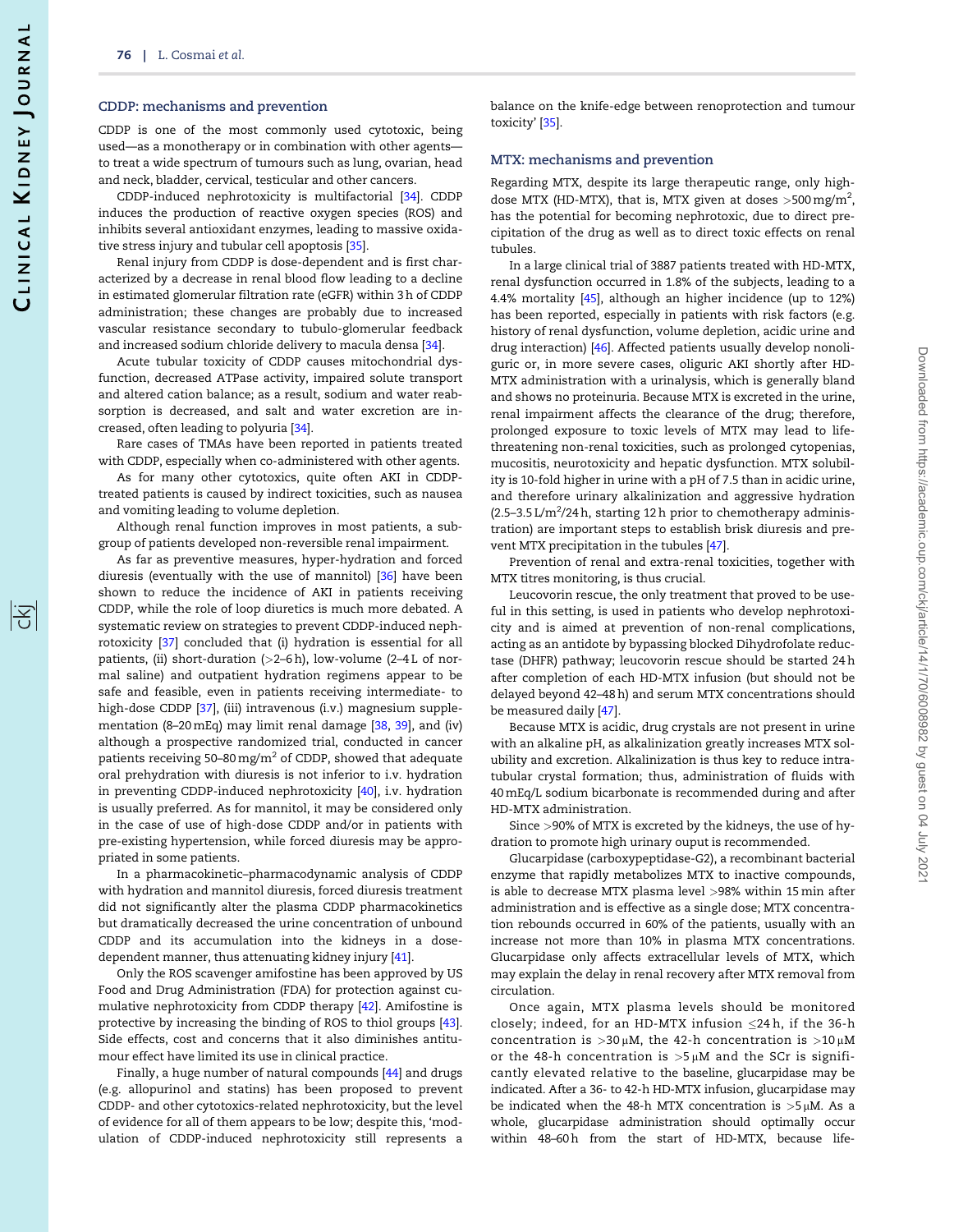Preventive strategies of AKI in cancer | 77

<span id="page-7-0"></span>threatening toxicities may not be preventable beyond this time point [\[48](#page-12-0)]. Unless absolutely necessary, medications that inhibit folate metabolism (e.g. trimethoprim–sulfamethoxazole), exhibit intrinsic renal toxicity (e.g. non-steroidal anti-inflammatory agents and contrast agents) or decrease the fraction of MTX bound to albumin (e.g. aspirin) should not be administered in patients receiving HD-MTX.

Haemodialysis and haemoperfusion have been used with an attempt to remove MTX from circulation; although both modalities result in lower MTX plasma levels immediately after treatment, there is a significant rebound effect (as high as 210%) of pre-procedure MTX concentrations. Because MTX is highly protein-bound, regular dialysis will not clear the drug efficiently, and high doses of leucovorin are needed to prevent systemic toxicity [\[49\]](#page-12-0). The successful use of different dialysis modalities has been reported, but available evidence supports in particular haemodialysis with high-flux membranes.

## MM-C: mechanisms and prevention

MM-C is often associated with clinical manifestations of TMA, characterized by progressive renal failure. Kidney pathophysiological changes observed in patients developing MM-C-induced TMA are due to the direct toxic effects of the oncological agent on the endothelium [[50](#page-12-0)].

Since MM-C nephrotoxicity is dose-dependent, with the risk of TMA being 1.6% with cumulative doses  $>40$  mg/m<sup>2</sup> and as high as 30% at doses exceeding 70 $\mathrm{mg/m^2}$ , doses exceeding 40 mg/m<sup>2</sup> should be avoided. To prevent MM-C-related TMAs, current practice restricts its administration to 2–3 months.

#### Other chemotherapeutic agents

Although gemcitabine, ifosfamide and pemetrexed are potentially nephrotoxic, no measures to prevent AKI from these agents have been established to date, except those general interventions used to prevent AKI in non-oncological patients. Together with MM-C, gemcitabine, among cytotoxic agents, may cause TMA with relative frequency. While they represent the cornerstone for the treatment of anticancer drug-related TMA, there is no preventive place for either plasmapheresis or eculizumab, although the latter proved useful to prevent the evolution of a spurious or atypical TMA towards its overt manifestations [[51\]](#page-12-0).

### Targeted therapies and immune checkpoint inhibitors: mechanisms and prevention

Targeted agents are anticancer drugs designed to specifically inhibit surface proteins or the product of specific gene alterations present in a given cancer, leading to the inhibition of the resulting signaling cascades causing tumour growth, angiogenesis and resistance to apoptosis [[3\]](#page-11-0). Despite their efficacy and activity against different cancers, these agents are often associated with a number of renal adverse events, including AKI, proteinuria, hypertension and electrolyte disturbances. In many cases, this is due to the fact that the inhibited oncogenic pathways have overlapping functions in the kidney.

Immune checkpoint blockade removes inhibitory signals of T-cell activation, which enables tumour-reactive T cells to overcome regulatory mechanisms and mount an effective antitumour response [\[52](#page-12-0)]. Although usually well-tolerated, these agents may cause immune-mediated adverse events, which may also include interstitial nephritis and acute tubular necrosis, often presenting with AKI [\[53,](#page-12-0) [54\]](#page-12-0).

No specific preventive measures for AKI from these novel anticancer agents are available; one should just follow the generic recommendations from the American Society of Nephrology, which suggested volume status optimization and avoidance of nephrotoxic medications [\[55](#page-12-0)].

Thus, one should often consider the possibility of renal damage from either targeted therapies or immune checkpoint inhibitors in any patients with unexplained worsening of kidney function as well as the opportunity of performing a kidney biopsy [[4\]](#page-11-0), to make a prompt diagnosis and to start adequate treatment.

Despite the fact that no recommendations to prevent AKI in immune checkpoint inhibitors-treated cancer patients exist, since proton pump inhibitor use was independently associated with an increased risk of immune checkpoint inhibitorassociated AKI [[56\]](#page-12-0), their use should be limited as much as possible, especially in patients receiving combinations of immune checkpoint inhibitors (another independent risk factor for the development of AKI).

#### BPs: mechanisms and prevention

Bisphosphonates (BPs) inhibit malignant osteolysis, as well as bone resorption, thus preventing bone destruction [\[57\]](#page-12-0), lead to a positive calcium balance and increase bone mineral content. Furthermore, preclinical as well as indirect clinical evidence suggests that nitrogen-containing BPs, like zoledronic acid (ZA), might possess antitumour and anti-angiogenic properties [[57](#page-12-0), [58](#page-12-0)].

In September 2011, the US FDA issued a drug safety communication warning about the risk of AKI in patients treated with ZA; manufacturers were thus subsequently required to modify the package insert for BPs to warn for this risk. BPs-related renal adverse events proved to be related to dose, infusion duration and total number of infusions of ZA [[59\]](#page-12-0).

The mechanisms of nephrotoxicity of BPs in still not completely understood; since nitrogen-containing BPs exert their effect on osteoclasts through direct inhibition of farnesyl diphosphate synthase, an enzyme present in the mevalonate pathway, it has been proposed that the same inhibition of this key enzyme (i.e. farnesyl diphosphate) in proximal tubular cells may contribute to BPs toxic effect on the kidney [\[60\]](#page-12-0).

BPs are also able to impair cytoskeleton assembly within osteoclasts; since podocytes, similar to osteoclasts, have a highly complex cytoskeleton, its disruption has also been proposed as one of the mechanisms of renal toxicity from BPs, leading to collapsing focal segmental glomerular sclerosis [[59](#page-12-0)].

Prevention of BPs-related AKI mainly consists of dose reductions, depending on the baseline kidney function of the treated patients as well as on prolongation of the BPs infusions.

Table 6. BPs dosing according to renal function [\[61](#page-12-0)]

| <b>BP</b>    | Estimated<br>CrCl, $cm3/min$ | Dose/infusion<br>time                   | Interval.<br>weeks |
|--------------|------------------------------|-----------------------------------------|--------------------|
| Pamidronate  | $>60$ $>60$                  | $90 \,\mathrm{mg} > 2 - 3 \,\mathrm{h}$ | $3 - 4$            |
| Zolendronate |                              | $4 \,\mathrm{mg} > 15 \,\mathrm{min}$   | $3 - 4$            |
| Pamidronate  | $30 - 60$                    | $90 \,\mathrm{mg} > 2 - 3 \,\mathrm{h}$ | $3 - 4$            |
| Zolendronate | $50 - 60$                    | $3.5$ mg $>15$ min                      | $3 - 4$            |
|              | $40 - 49$                    | $3.3 \,\mathrm{mg} > 15 \,\mathrm{min}$ | $3 - 4$            |
|              | $30 - 39$                    | $3 \,\mathrm{mg} > 15 \,\mathrm{min}$   | $3 - 4$            |
| Pamidronate  | <30                          | $90 \,\mathrm{mg} > 4 - 6 \,\mathrm{h}$ | $3 - 4$            |
| Zolendronate | <30                          | Contraindicated                         |                    |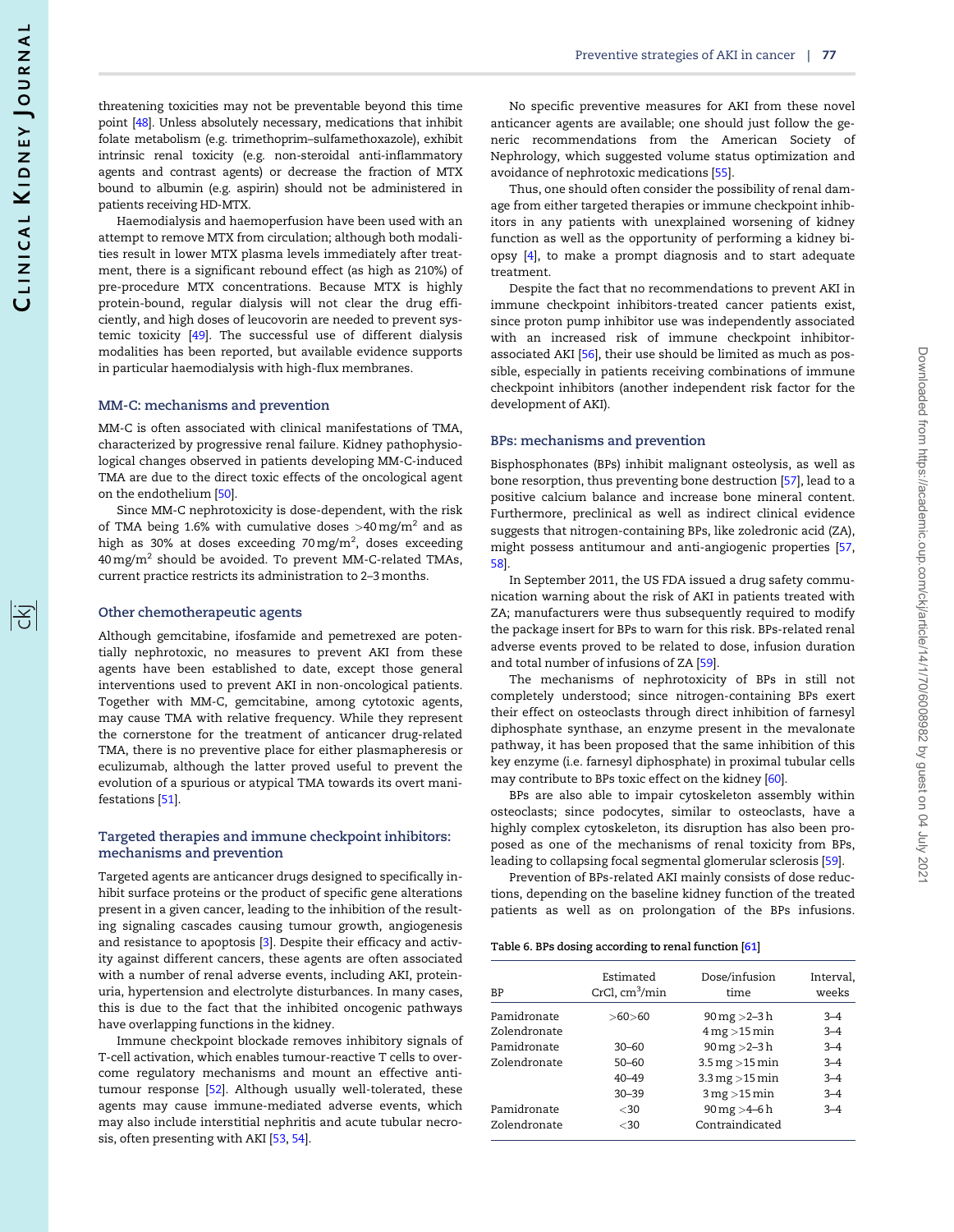<span id="page-8-0"></span>Concerning dose reductions, those suggested by the American Society of Oncology guidelines [\[61\]](#page-12-0) are reported in [Table 6](#page-7-0).

#### AKI in HSCT: mechanisms and prevention

AKI is common following HSCT and can lead to long-term effects. Aetiology of HSCT-associated kidney injury is often multifactorial, including the direct toxicity of conditioning chemotherapy, the concomitant use of radiotherapy or of other nephrotoxic medications, the occurrence of sepsis, sinusoidal obstruction syndrome (SOS), transplantation-associated TMA and graft-versus-host disease (GVHD), not discounting the possibility of a pre-existing kidney disease [[62](#page-12-0)]. In particular, HSCTassociated TMA is described in detail below. As HSCTassociated SOS often present hepatorenal syndrome with painful hepatomegaly, jaundice, oliguria and ascites, preventive and treatment strategies include prostaglandin E, pentoxiphylline and low-dose heparin [\[63\]](#page-12-0). Acute GVHD is a well-known independent factor for AKI; GVHD-related AKI is caused by cytokines-mediated inflammation and cyclosporin exposure, as well as by gastrointestinal (GI) involvement by GVHD causing vomiting and diarrhoea [[64\]](#page-12-0).

The incidence of AKI varies based on the definition of AKI, type of HSCT and of the chemotherapeutic conditioning regimen. When AKI is defined as a doubling of SCr during the first 100 days after stem cell infusion, the prevalence ranges from 21% to 73%. Severity of AKI also varies. In a study of paediatric and adult allogeneic Hematopoietic cell transplantation (HCT) recipients, up to a third of all patients doubled their SCr in the first 100 days and 5% required acute dialysis [\[65\]](#page-12-0). Severity of AKI is associated with increased risk of morbidity and mortality.

Owing to a propensity for increased GI fluid losses and poor oral intake, HSCT patients are highly susceptible to volume depletion. Close tracking of fluid intake, urine output, fluid losses via the GI tract and insensible losses, and daily weight measurement are thus mandatory, as the only and generic preventive measures available.

The management of AKI is mainly supportive and specific to the underlying cause. For situations of renal hypoperfusion, prompt administration of i.v. fluids is required to restore effective circulating volume. For those not responsive to medical interventions, dialysis is used as supportive therapy for the management of AKI-related fluid and metabolic derangements. The most recent literature cites a risk of dialysis ranging from 0% to 30%, higher in patients treated with myeloablative, as compared with those receiving reduced intensity, regimens [\[66\]](#page-12-0); in these patients, an extremely high mortality rate often approaching 80–100% has been reported. In terms of dialysis modality, continuous therapies may be more desirable in the intensive care setting, allowing for fluid removal in haemodynamically unstable patients. Furthermore, continuous haemofiltration offers a convective removal of larger inflammatory molecules, which cannot be cleared using the diffusive properties of continuous haemodialysis, and this could improve survival [[67\]](#page-12-0).

# TLS: CAUSES AND PREVENTIVE STRATEGIES

TLS results from either spontaneous or chemotherapy-induced tumour cell death, leading to development of hyperuricaemia, hyperphosphataemia, hypocalcaemia and hyperkalaemia. Clinically, this results in multiorgan dysfunctions such as AKI, cardiac arrhythmias and seizures. TLS is the most common oncologic emergency, and without prompt recognition and early

therapeutic intervention, morbidity and mortality are high [\[68\]](#page-12-0). TLS is most commonly described in haematologic malignancies, although it has also been described in patients with solid malignancies such as small-cell carcinoma of the lung and germ-cell tumours.

While limited options are available for treating TLS, identifying patients at high risk for developing it is crucial; risk factors for TLS include cancer- and patient-specific factors [\[69\]](#page-12-0). Tumour burden is the most relevant cancer-specific risk factor but elevated lactate dehydrogenase, white blood cell count  $>$ 50 000/mm<sup>3</sup>, massive liver metastasis, bone marrow involvement, cancer stage, proliferation rate of cancer cells and cell sensitivity to cytotoxic therapy can also play a key role. Patientrelated factors include age, volume depletion, pre-existing CKD, hyperuricaemia and hyponatraemia.

Patients at the highest risk of developing TLS require intensified monitoring with more frequent electrolyte checks [\[70\]](#page-12-0). Patients with high-risk disease may be prone to lactic acidosis from massive tumour cell necrosis; because acidosis inhibits uric acid excretion, prompt recognition and correction of acidosis may prevent or ameliorate uric acid nephropathy. Additionally, NSAIDs, iodinated radiocontrast dye and other potentially nephrotoxic therapeutic agents should be avoided to abrogate the risk of AKI from TLS.

In terms of prevention, volume expansion supports adequate intravascular volume and renal blood flow, which maintain glomerular filtration. This is the cornerstone of uric acid, potassium and phosphate excretion, and may delay and prevent the need for renal replacement measures [\[70](#page-12-0)]. High-dose i.v. saline up to 3L has been recommended. Diuretics may be necessary if patients develop volume overload, but routine use is not recommended to avoid volume depletion.

The formerly widespread use of urinary alkalinization is now a controversial practice. Alkalinization makes physiologic sense, as increasing urine pH from 5 to 7 can increase the solubility of uric acid >10-fold; however, urinary alkalinization decreases calcium–phosphate solubility, thereby exacerbating its precipitation and deposition. Furthermore, if urinary alkalinization results in rising serum pH, free calcium may bind albumin more avidly and further exacerbate hypocalcaemia. Thus, urinary alkalinization is not recommended in the management of TLS.

Allopurinol and febuxostat are the pillars of TLS prevention.

As a xanthine analogue, allopurinol, which is converted in vivo to oxypurinol, acts as a competitive inhibitor of xanthine oxidase and blocks the conversion of purines to uric acid, thus preventing hyperuricaemia; unfortunately, however, it does not treat pre-existing hyperuricaemia. Administration of allopurinol is recommended for prophylaxis in patients with low and intermediate risk of developing TLS [[70](#page-12-0)]. Because oxypurinol is excreted by the kidney, dose adjustments are necessary for patients with CKD and AKI.

Febuxostat is a novel xanthine oxidase inhibitor lacking the hypersensitivity profile of allopurinol; it has been recently approved for the prevention and treatment of hyperuricaemia in adult patients undergoing chemotherapy for haematologic malignancies at intermediate to high risk of developing a TLS [\[71\]](#page-12-0); it should be administered at the dose of 120 mg/day, starting 2 days before the administration of chemotherapy and for a duration of at least 7 days.

A recent meta-analysis of six studies which enrolled a total of 658 patients showed that, compared with allopurinol, febuxostat achieved a similar response rate (OR = 1.39, 95% CI 0.55– 3.51) and TLS incidence  $(OR = 1.01, 95\% \text{ CI} 0.56-1.81);$ 

序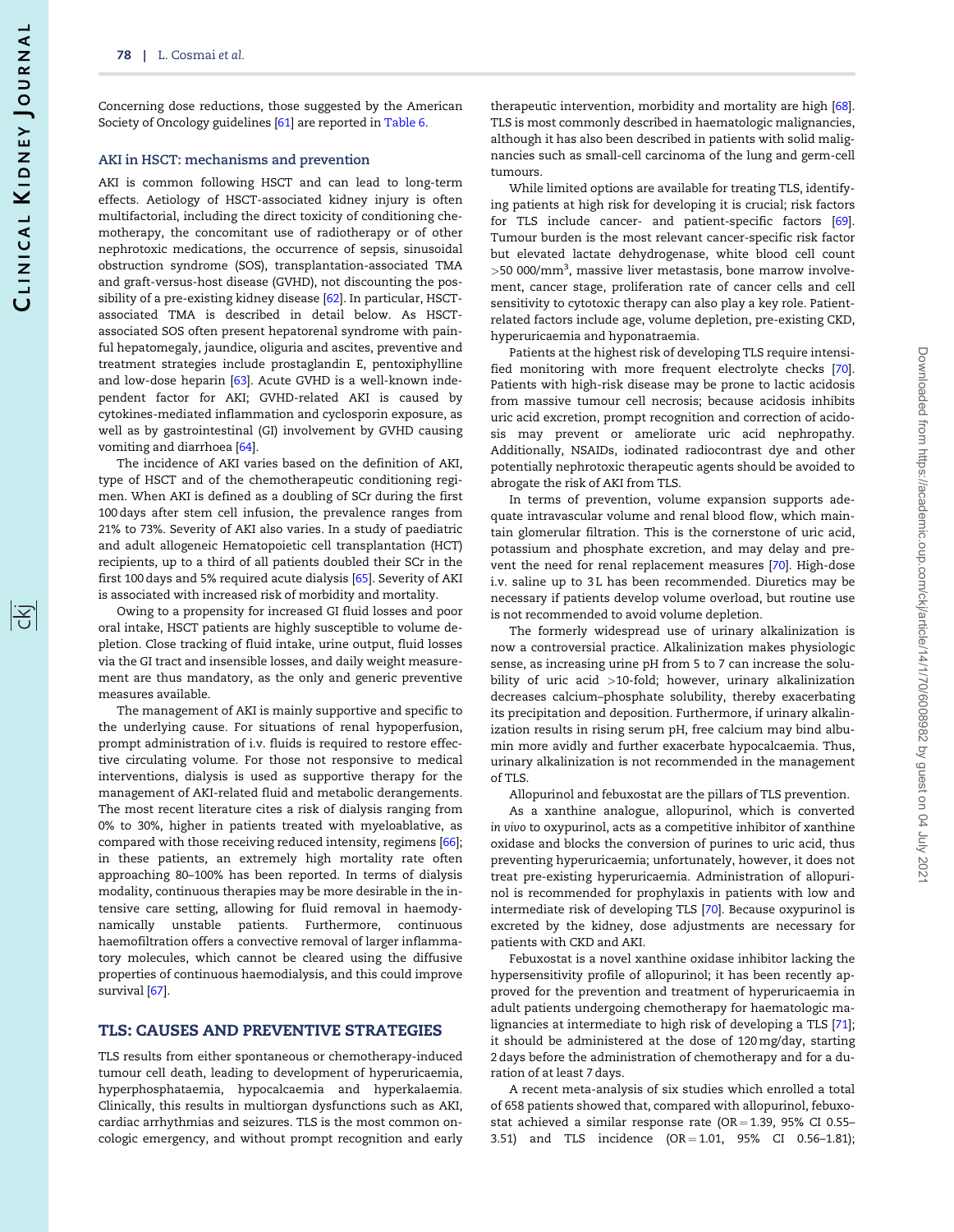<span id="page-9-0"></span>furthermore, serum uric acid levels did not differ between the two agents at the second and seventh day of treatment [\[72\]](#page-12-0). Because it is metabolized to inactive metabolites by the liver, adjustment for reduced eGFR is not necessary.

As far as rasburicase is concerned, it is a recombinant version of urate oxidase, an enzyme that metabolizes uric acid to allantoin. Urate oxidase is known to be present in many mammals but does not naturally occur in humans [[73](#page-13-0)]; therefore, rasburicase is produced by a genetically modified Saccharomyces cerevisiae strain.

Although mainly used to treat TLS once developed, rasburicase is approved by both the US FDA as well as by European Medicines Agency, not only for the treatment of TLS but also for its prevention. However, it is still unclear whether it is really cost-effective, since a decreased incidence of AKI or a decreased risk of death has not been documented. Indeed, in 2010, a randomized controlled trial comparing rasburicase (0.20 mg/kg/day i.v. Days 1–5), rasburicase plus allopurinol (rasburicase 0.20 mg/ kg/day Days 1–3, followed by oral allopurinol 300 mg/day Days 3–5) or allopurinol (300 mg/day orally Days 1–5) was published, which demonstrated just a quicker control of plasma uric acid for rasburicase, as compared with allopurinol; the combination of the two yielded the same result as rasburicase alone [\[74\]](#page-13-0). Despite the fact that guidelines recommend rasburicase for all high-risk patients, a recent multisite retrospective chart review showed that the preventive use of allopurinol, i.v. bicarbonate and furosemide is similar irrespective of the level of risk for TLS (intermediate or high), while rasburicase is used in just 36% of high-risk patients, thus highlighting the doubts surrounding its real efficacy [\[75\]](#page-13-0).

Once developed, TLS is treated by means of either rasburicase or renal replacement therapy, when required by the severity of AKI.

# TMA: CAUSES AND PREVENTIVE STRATEGIES

Table 7. Characteristics of drug-induced TMA

TMA is a spectrum of disorders between the two classical entities of thrombotic thrombocytopenic purpura and haemolytic

uraemic syndrome (HUS); TMA may be associated with the cancer itself, with cancer chemotherapy or with HSCT [\[76\]](#page-13-0); although overall rare, they are relatively common causes of AKI in cancer patients. Indeed, the incidence of cancer druginduced TMA during the last few decades is >15%, primarily due to the introduction of anti-vascular endothelial growth factor (VEGF) agents.

Thrombocytopenia with microangiopathic haemolytic anaemia and no alternative diagnosis is considered sufficient to establish a presumptive diagnosis of TMA.

In general, TMA in cancer patients can be classified as follows [\[50\]](#page-12-0):

(i) Cancer-related TMA;

(ii) Cancer drugs-induced TMA;

Type I—caused by chemotherapy regimens;

Type II—mainly caused by anti-VEGF agents;

(iii) HSCT-related TMA.

Cancer-related TMA can occur in patients with solid tumours, the most common type being adenocarcinomas (of the stomach, breast and lung); however, TMA has been also reported in patients with other solid tumours or haematological malignancies [[77\]](#page-13-0). The pathophysiology of the TMA– malignancy association remains controversial. Several potential pathophysiological mechanisms have been proposed over time. Because cancer-related TMA occurs primarily in patients with mucin-producing adenocarcinomas, it has been speculated that mucin may exert a direct deleterious effect on the injured endothelium, affecting the production and release of von Willebrand factor. TMA may also be caused or aggravated by direct contact between erythrocytes and circulating carcinoma cells, as well as by tumour emboli within small blood vessels, which have been observed at autopsy. Cancer-related TMA may also develop due to injury to the vascular endothelium associated with a decreased ADAMTS13 activity, without the presence of anti-ADMTS13 antibody [\[78\]](#page-13-0).

The differences between Type I and Type II drug-induced TMA are reported in Table 7.

| Feature                                  | Type I                                                                                                                                                            | Type II                                                                                                                              |
|------------------------------------------|-------------------------------------------------------------------------------------------------------------------------------------------------------------------|--------------------------------------------------------------------------------------------------------------------------------------|
| Causative agents                         | MM-C, gemcitabine, platinum salts and com-<br>bination regimens of cytotoxic<br>chemotherapeutics                                                                 | Targeted therapies                                                                                                                   |
| Timing of onset                          | Usually 6–12 months after starting therapy                                                                                                                        | Occurs any time after the initiation of treat-<br>ment and may be observed after prolonged<br>treatments                             |
| Dose relationship                        | Yes                                                                                                                                                               | No                                                                                                                                   |
| Localization of pathological alterations | Arteriolar and glomerular capillary<br>thrombosis                                                                                                                 | Exclusive glomerular capillary thrombosis                                                                                            |
| Clinical manifestations                  | Haematologic manifestation usually present<br>Hypertension<br>AKI                                                                                                 | Haematologic manifestations only in half<br>patients                                                                                 |
|                                          | Pulmonary oedema<br><b>ARDS</b>                                                                                                                                   | Hypertension<br>Varying degrees of proteinuria without kid-<br>ney failure                                                           |
| Outcome                                  | Irreversible damage<br>Increased morbidity and mortality                                                                                                          | High likelihood of recovery after interruption<br>(reversible)                                                                       |
|                                          | High incidence of acute mortality (4-month<br>mortality up to 75%) and CKD requiring di-<br>alysis despite drug discontinuation, ste-<br>roids or plasma exchange | Reportedly, does not impact on mortality<br>Patients' and kidney survival rates are excel-<br>lent after stopping causative agent(s) |

MM-C, Mitomycin-C; AKI, acute kidney injury; ARDS, acute respiratory distress syndrome; CKD, chronic kidney disease.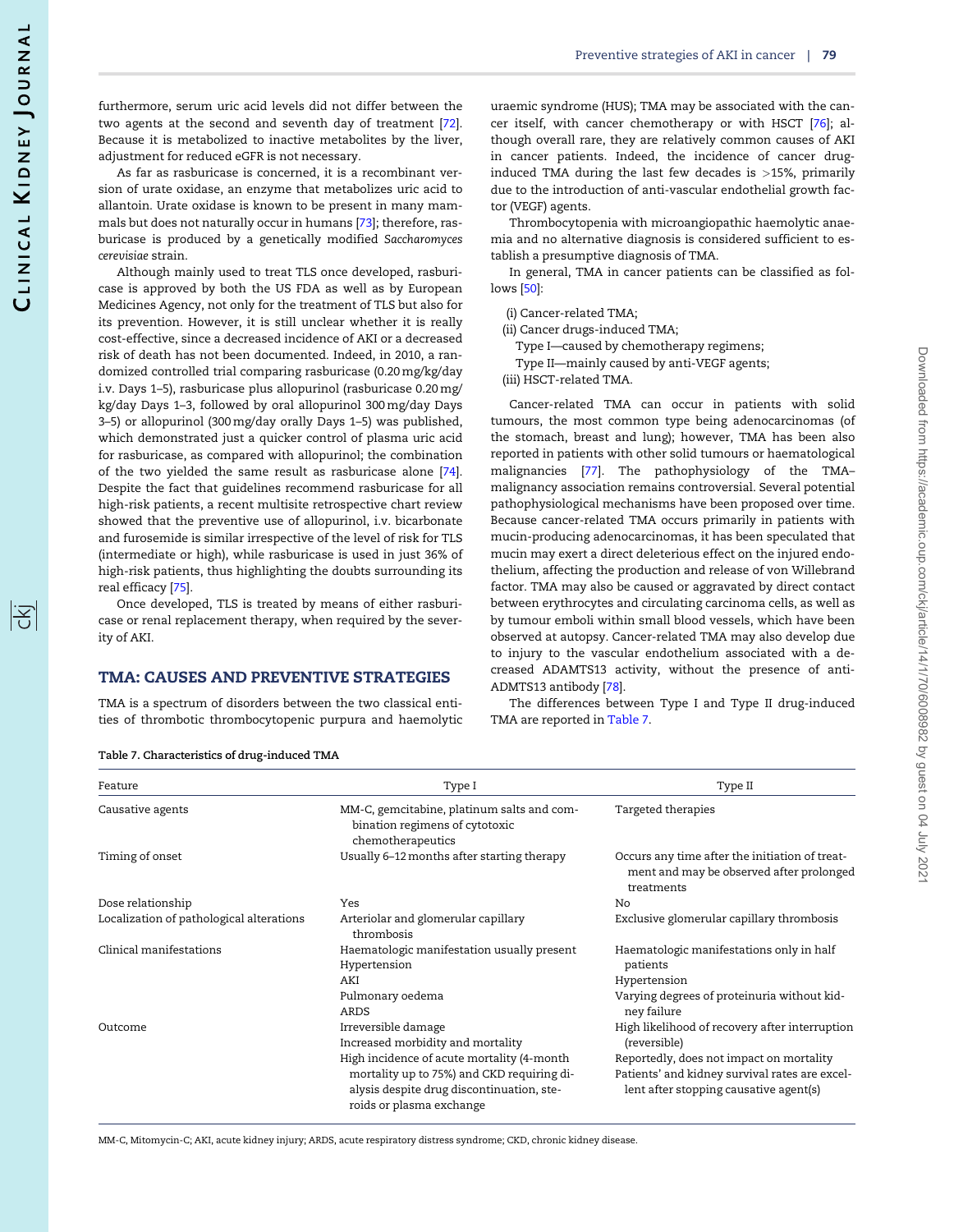<span id="page-10-0"></span>There is continued speculation about the pathogenesis of chemotherapy-related TMA. In Type I drug-induced TMA, microvascular thrombosis is the key event, but it is not clear whether this results from direct endothelial toxicity or from immune-mediated effects on ADAMTS13 levels or other potentially damaging activity [\[78\]](#page-13-0). Different chemotherapeutic agents have been associated with Type I drug-induced TMA. In Type II drug-related TMA, VEGF/ (vascular endothelial growth factor receptor) VEGFRs pathway inhibitors have been linked with the development of a syndrome characterized by new-onset hypertension (or exacerbation of pre-existing hypertension), AKI, with or without proteinuria and histopathologic features of kidney TMA. Half of the TMA cases were limited to the kidney without microangiopathic haemolytic anaemia or thrombocytopenia [[79](#page-13-0)].

Pathologic TMA features limited to the glomerular structures differentiate anti-VEGF-induced TMA from other causes of TMA, including those secondary to chemotherapeutics. Kidney function can be usually preserved combining anti-hypertensive agents with the withdrawal of the anti-VEGF/VEGFRs agent [[80\]](#page-13-0).

TMA is also a common cause of late-onset AKI in patients who have undergone high-dose chemotherapy followed by HSCT. TMA after these complex (and toxic) procedures resemble HUS and usually occur 20–99 days post-transplant, more frequently allogeneic (8–12%) as compared with autologous transplantation [[81\]](#page-13-0).

The pathogenesis of TMA after HSCT is not well-understood, but damage to renal endothelial cells likely plays a key role [\[82](#page-13-0)].

It is unclear whether transplantation-associated microangiopathy is a complication of allogeneic HSCT di per se, because TMA can often be attributed to prior chemotherapy, GVHD, high-dose chemotherapy, total-body irradiation and/or disseminated infections [[83](#page-13-0)].

No specific preventive measures are available for TMA in cancer patients; however, avoidance of risk factors possibly contributing to AKI (e.g. nephrotoxic medications, including antibiotics antifungal agents), use of reduced intensityconditioning regimen, early identification, and effective management of sepsis, TLS, marrow infusion toxicity and hepatic SOS could help in reducing the incidence of AKI in HSCT recipients.

Furthermore, one should often consider the possibility in any patients with worsening of kidney function, hypertension, thrombocytopenia and haemolytic anaemia; biopsy is often required to make a prompt diagnosis and to start adequate treatment.

Accordingly, prevention, early recognition and prompt treatment of kidney injury are essential to improving kidney and patient outcomes after HSCT and for realizing the full potential of this therapy [[84\]](#page-13-0).

# POST-CONTRAST-AKI IN CANCER PATIENTS: CAUSES AND PREVENTIVE STRATEGIES

Intravascular administration of iodinated contrast is associated with the development of post-contrast-AKI (PC-AKI). Risk factors include underlying CKD, diabetes mellitus, volume depletion and co-administration of other nephrotoxins.

Preventive measures should be used in patients with an eGFR <30 mL/min [[85\]](#page-13-0), including limiting contrast volume, using iso-osmolar contrast, pre- (and post-)hydration with normal saline, while the discontinuation of concurrent nephrotoxic

agents is presently no longer recommended. Several metaanalyses have examined the use of N-acetylcysteine in the prevention of PC-AKI but results remain to date inconclusive, as in the case for bicarbonate administration. There is insufficient evidence to recommend haemodialysis or haemofiltration for the prevention or treatment of PC-AKI.

Notably, since in cancer patients, AKI is usually multifactorial, and the administration of contrast medium is often just one of many different concomitant causes contributing to the onset of AKI; indeed, the use of nephrotoxic agents such as CDDP or BPs in close proximity (i.e. within 24–48 h) to the administration of contrast medium may greatly increase the likelihood of PC-AKI. Thus, an important issue is how to deal with these potentially nephrotoxic agents when a contrast-enhanced radiological procedure (usually a CT scan) is scheduled, in particular, if and when such therapies should be stopped prior to the administration of contrast medium.

# THE SEARCH FOR BIOMARKERS OF AKI IN CANCER PATIENTS

Several biomarkers for AKI as a whole have been proposed over time, but unfortunately limitation in specificity (especially in cancer patients) and in some cases also sensitivity have meant that damage markers are used mainly in a research setting.

In cancer patients, the only proposed biomarkers aimed at early detection of AKI have been evidenced only in the setting of CDDP-induced kidney damage [\[86\]](#page-13-0).

Several proteins, mainly of urinary origin (e.g. beta-2 microglobulin, N-acetyl-D-glucosaminidase, kidney injury molecule-1, neutrophil gelatinase-associated lipocalin and cystatin C) have been proposed as biomarkers for CDDP-induced AKI. Many of these well-studied proteins as well as emerging biomarkers (e.g. calbindin, monocyte chemotactic protein-1 and trefoil factor 3) display distinct patterns of time-dependent excretion after CDDP administration. Despite encouraging preliminary studies, the implementation of these biomarkers in the everyday practice has been hampered by the lack of validation studies and of accurate cut-off values and ranges [\[86](#page-13-0)].

# **CONCLUSIONS**

AKI is a common and serious complication of cancer and/or of its treatments, being responsible for additional morbidity, mortality and of waste of resources. Prevention of AKI would thus be mandatory in patients with cancer to improve oncological outcomes, preventing unnecessary dose reductions or interruptions of potentially life-prolonging oncological treatments. Identification of those patients at risk and implementation of preventive strategies (whenever feasible) are indeed as important as adequate therapeutic interventions. Hopefully, the development of biomarkers predictive of AKI may lead in the future to an overall better identification and management of these patients.

Finally, a multidisciplinary approach that incorporates adequate assessment, use of appropriate preventive measures and early intervention is essential to reduce the incidence of lifethreatening AKI in patients with cancer; collaboration between specialists is indeed of the utmost importance also in this area of onconephrology.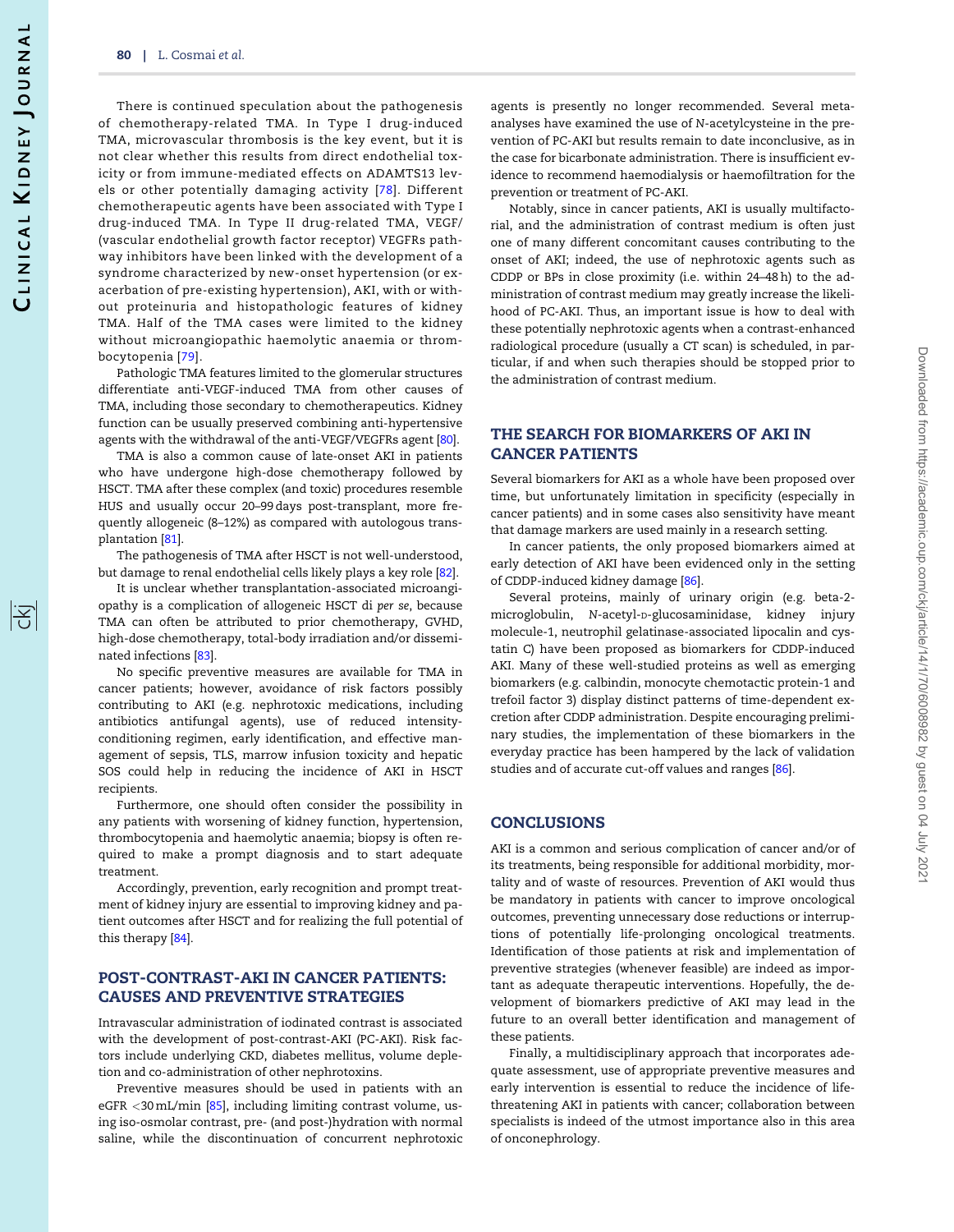# <span id="page-11-0"></span>CONFLICT OF INTEREST STATEMENT

None declared.

# REFERENCES

- [1](#page-1-0). National Institute for Health and Care Excellence. Acute kidney injury: prevention, detection and management of acute kidney injury up to the point of renal replacement therapy. [http://www.nice.org.uk/guidance/index.jsp? action](http://www.nice.org.uk/guidance/index.jsp? action=byID&hx0026;o=14258)=[byID](http://www.nice.org.uk/guidance/index.jsp? action=byID&hx0026;o=14258)& [o](http://www.nice.org.uk/guidance/index.jsp? action=byID&hx0026;o=14258)=[14258](http://www.nice.org.uk/guidance/index.jsp? action=byID&hx0026;o=14258) (02 February 2020, date last accessed)
- [2](#page-1-0). Christiansen CF, Johansen MB, Langeberg WJ et al. Incidence of acute kidney injury in cancer patients: a Danish population-based cohort study. Eur J Intern Med 2011; 22: 399–406
- [3](#page-1-0). Porta C, Cosmai L, Gallieni M et al. Renal effects of targeted anticancer therapies. Nat Rev Nephrol 2015; 11: 354–370
- [4](#page-1-0). Rosner MH, Perazella MA. Acute kidney injury in the patient with cancer. Kidney Res Clin Pract 2019; 38: 295–308
- [5](#page-1-0). Bagshaw SM, George C, Bellomo R; for the ANZICS Database Management Committee. ANZICS Database Management Committee. A comparison of the RIFLE and AKIN criteria for acute kidney injury in critically ill patients. Nephrol Dial Transplant 2008; 23: 1569–1574
- [6](#page-1-0). U.S. Department Of Health And Human Services. Common Terminology Criteria for Adverse Events (CTCAE). Version 5.0. Published 27 November 2017. [https://ctep.cancer.gov/](https://ctep.cancer.gov/protocoldevelopment/electronic_) [protocoldevelopment/electronic\\_ applications/docs/CTCAE\\_](https://ctep.cancer.gov/protocoldevelopment/electronic_) [v5\\_Quick\\_Reference\\_5x7.pdf \(29 July 2020, date last](https://ctep.cancer.gov/protocoldevelopment/electronic_) [accessed\)](https://ctep.cancer.gov/protocoldevelopment/electronic_)
- [7](#page-1-0). Salahudeen AK, Doshi SM, Pawar T et al. Incidence rate, clinical correlates, and outcomes of AKI in patients admitted to a comprehensive cancer center. Clin J Am Soc Nephrol 2013; 8: 347–354
- [8](#page-1-0). Ronco C, Bellomo R, Kellum JA. Acute kidney injury. Lancet 2019; 394: 1949–1964
- [9](#page-1-0). Kitchlu A, McArthur E, Amir E et al. Acute kidney injury in patients receiving systemic treatment for cancer. A population-based cohort study. J Natl Cancer Inst 2019; 111: 727–736
- [10](#page-1-0). Jin J, Wang Y, Shen Q et al. Acute kidney injury in cancer patients: a nationwide survey in China. Sci Rep 2019; 9: 3540
- [11](#page-1-0). Capasso A, Benigni A, Capitanio U et al. Summary of the international conference on onco-nephrology: an emerging field in medicine. Kidney Int 2019; 96: 555–567
- [12](#page-1-0). Finlay S, Bray B, Hunter-Rowe CT et al. Identification of risk factors associated with acute kidney injury in patients admitted to acute medial units. Clin Med 2013; 13: 233–238
- [13](#page-4-0). Yoon JH, Park S, Park S et al. Renal function is associated with prognosis in stent-change therapy for malignant ureteral obstruction. Investig Clin Urol 2018; 59: 376–382
- [14](#page-4-0). Allen DJ, Longhorn SE, Philp T et al. Percutaneous urinary drainage and ureteric stenting in malignant disease. Clin Oncol (R Coll Radiol) 2010; 22: 733–739
- [15](#page-4-0). Canet E, Vincent F, Darmon M et al. Acute kidney injury in hematological patients. Curr Opin Crit Care 2015; 21: 549–558
- [16](#page-4-0). Bach AG, Behrmann C, Holzhausen HJ et al. Prevalence and patterns of renal involvement in imaging of malignant lymphoproliferative diseases. Acta Radiol 2012; 53: 343–348
- [17](#page-5-0). Shah M, Perazella MA. AKI in multiple myeloma: paraproteins, metabolic disturbances, and drug toxicity. J Onco-Nephrol 2017; 1: 188–197
- [18](#page-5-0). Hogan JJ, Alexander MP, Leung N. Dysproteinemia and the kidney: core curriculum 2019. Am J Kidney Dis 2019; 74: 822–836
- [19](#page-5-0). Finkel KW, Cohen EP, Shirali A et al.; American Society of Nephrology Onco-Nephrology Forum. Paraprotein-related kidney disease: evaluation and treatment of myeloma cast nephropathy. Clin J Am Soc Nephrol 2016; 11: 2273–2279
- [20](#page-5-0). Ying WZ, Allen CE, Curtis LM et al. Mechanism and prevention of acute kidney injury from cast nephropathy in a rodent model. J Clin Invest 2012; 122: 1777–1785
- [21](#page-5-0). Favà A, Fulladosa X, Montero N et al. Treatment of multiple myeloma with renal involvement: the nephrologist's view. Clin Kidney J 2018; 11: 777–785
- [22](#page-5-0). Holland MD, Galla JH, Sanders PW et al. Effect of urinary pH and diatrizoate on Bence Jones protein nephrotoxicity in the rat. Kidney Int 1985; 27: 46–50
- [23](#page-5-0). Finkel KW, Gallieni M. Extracorporeal removal of light chains: new data and continued controversies. Clin J Am Soc Nephrol 2018; 13: 1753–1754
- [24](#page-5-0). Massari F, Di Nunno V, Gatto L et al. Should CARMENA really change our attitude towards cytoreductive nephrectomy in metastatic renal cell carcinoma? A systematic review and meta-analysis evaluating cytoreductive nephrectomy in the era of targeted therapy. Target Oncol 2018; 13: 705–714
- [25](#page-5-0). Méjean A, Ravaud A, Thezenas S et al. Sunitinib alone or after nephrectomy in metastatic renal cell carcinoma. N Engl J Med 2018; 379: 417–427
- [26](#page-5-0). Tsao CK, Small AC, Kates M et al. Cytoreductive nephrectomy for metastatic renal cell carcinoma in the era of targeted therapy in the United States: a SEER analysis. World J Urol 2013; 31: 1535–1539
- [27](#page-5-0). Patel HD, Pierorazio PM, Johnson MH et al. Renal functional outcomes after surgery, ablation, and active surveillance of localized renal tumors: a systematic review and meta-analysis. Clin J Am Soc Nephrol 2017; 12: 1057–1069
- [28](#page-5-0). Forbes CM, Rendon RA, Finelli A et al. Disease progression and kidney function after partial vs radical nephrectomy for T1 renal cancer. Urol Oncol 2016; 34: 486.e17–486.e23
- [29](#page-5-0). Vilaseca A, Guglielmetti G, Vertosick EA et al. Value of partial nephrectomy for renal cortical tumors of cT2 or greater stage: a risk-benefit analysis of renal function preservation versus increased postoperative morbidity. Eur Urol Oncol 2020; 3: 365–371
- [30](#page-5-0). Klingler MJ, Babitz SK, Kutikov A et al. Assessment of volume preservation performed before or after partial nephrectomy accurately predicts postoperative renal function: results from a prospective multicenter study. Urol Oncol 2019; 37: 33–39
- [31](#page-5-0). Capitanio U, Larcher A, Terrone C et al. End-stage renal disease after renal surgery in patients with normal preoperative kidney function: balancing surgical strategy and individual disorders at baseline. Eur Urol 2016; 70: 558–561
- [32](#page-5-0). Marconi L, Desai MM, Ficarra V et al. Renal preservation and partial nephrectomy: patient and surgical factors. Eur Urol Focus 2016; 2: 589–600
- [33](#page-5-0). Hu SL, Chang A, Perazella MA et al. The Nephrologist's tumor: basic biology and management of renal cell carcinoma. J Am Soc Nephrol 2016; 27: 2227–2237
- [34](#page-6-0). Yao X, Panichpisal K, Kurtzman N et al. Cisplatin nephrotoxicity: a review. Am J Med Sci 2007; 334: 115–124
- [35](#page-6-0). Volarevic V, Djokovic B, Jankovic MG et al. Molecular mechanisms of cisplatin-induced nephrotoxicity: a balance on the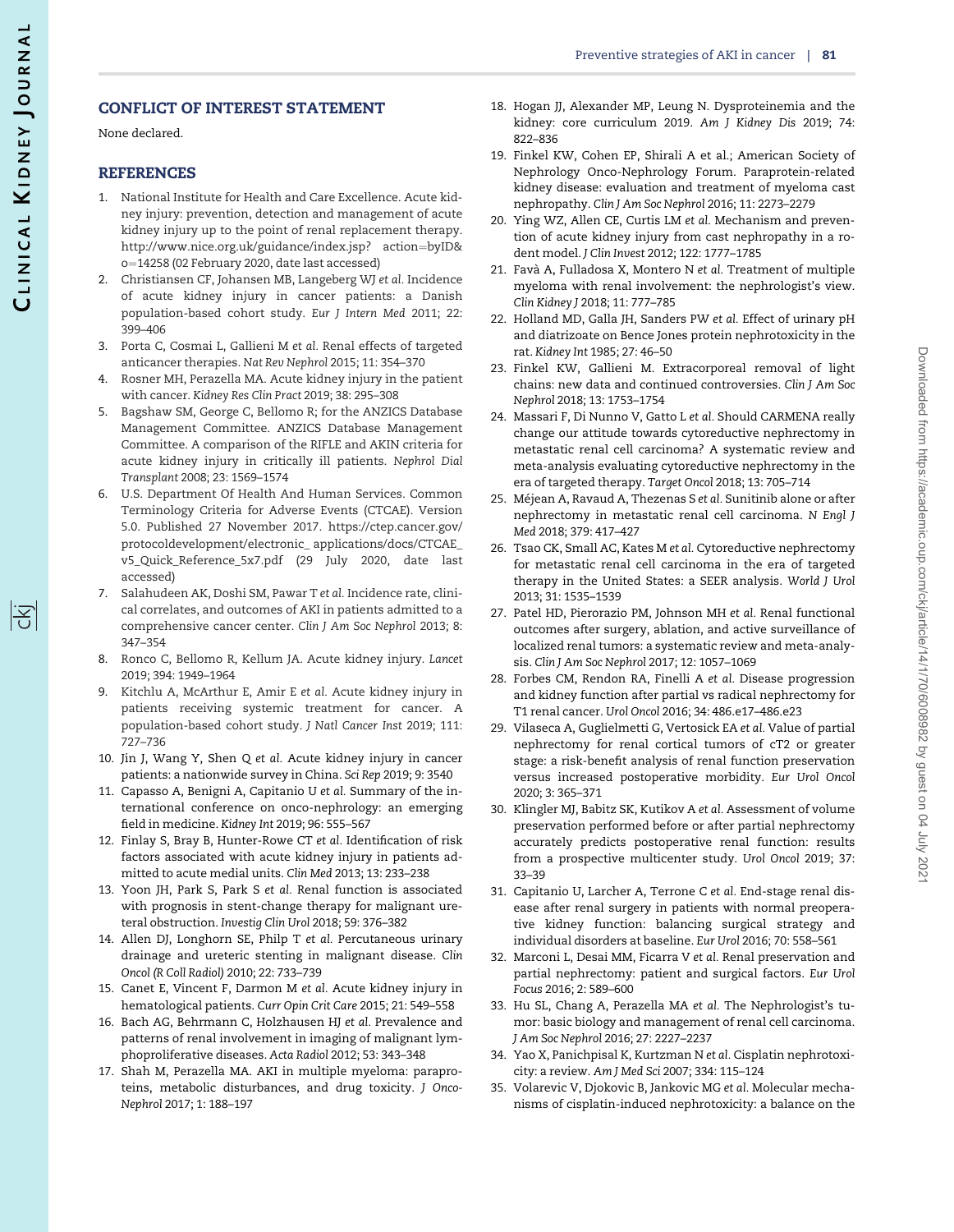<span id="page-12-0"></span>knife edge between renoprotection and tumor toxicity. J Biomed Sci 2019; 26: 25

- [36](#page-6-0). Morgan KP, Buie LW, Savage SW. The role of mannitol as a nephroprotectant in patients receiving cisplatin therapy. Ann Pharmacother 2012; 46: 276–281
- [37](#page-6-0). Crona DJ, Faso A, Nishijima TF et al. A systemic review of strategies to prevent cisplatin-induced nephrotoxicity. Oncologist 2017; 22: 609–619
- [38](#page-6-0). Yamamoto Y, Watanabe K, Tsukiyama I et al. Hydration with 15 mEq magnesium is effective at reducing the risk for cisplatin-induced nephrotoxicity in patients receiving cisplatin (≥50 mg/m2) combination chemotherapy. Anticancer Res 2016; 36: 1873–1877
- [39](#page-6-0). Saito Y, Kobayashi M, Yamada T et al. Premedication with intravenous magnesium has a protective effect against cisplatin-induced nephrotoxicity. Support Care Cancer 2017; 25: 481–487
- [40](#page-6-0). Dana R, Kachhwaha VS. Comparison of oral and intravenous hydration and diuretic, choice for protecting cisplatin induced nephrotoxicity. Indian J Cancer 1996; 33: 168–170
- [41](#page-6-0). Fukushima K, Okada A, Oe H et al. Pharmacokinetic-pharmacodynamic analysis of cisplatin with hydration and mannitol diuresis: the contribution of urine cisplatin concentration to nephrotoxicity. Eur J Drug Metab Pharmacokinet 2018; 43: 193–203
- [42](#page-6-0). Hartmann JT, Fels LM, Knop S et al. A randomized trial comparing the nephrotoxicity of cisplatin/ifosfamide-based combination chemotherapy with or without amifostine in patients with solid tumors. Invest New Drugs 2000; 18: 281–289
- [43](#page-6-0). Marzatico F, Porta C, Moroni M et al. In vitro antioxidant properties of Amifostine (WR-2721, Ethyol). Cancer Chemother Pharmacol 2000; 45: 172–176
- [44](#page-6-0). Heidari-Soreshjani S, Asadi-Samani M, Yang Q et al. Phytotherapy of nephrotoxicity-induced by cancer drugs: an updated review. J Nephropathol 2017; 6: 254–263
- [45](#page-6-0). Wideman BC, Adamson PC. Understanding and managing methotrexate nephrotoxicity. Oncologist 2006; 11: 694–703
- [46](#page-6-0). Wideman BC, Balis FM, Kim A et al. Glucarpidase, leucovorin and thymidine for high-dose-methotrexate-induced renal dysfunction: clinical and pharmacologic factors affecting outcome. J Clin Oncol 2010; 28: 3979–3986
- [47](#page-6-0). Scott CH, McCormick J, Ching-Hon P et al. Preventing and managing toxicity of high-dose methotrexate. Oncologist 2016; 21: 1471–1482
- [48](#page-7-0). Ramsey LB, Balis FM, O'Brien MM et al. Consensus guideline for use of glucarpidase in patients with high-dose methotrexate-induced acute kidney injury and delayed methotrexate clearance. Oncologist 2018; 23: 52–61
- [49](#page-7-0). Kumar N, Shirali AC. What is the best therapy for toxicity in the setting of methotrexate-associated acute kidney injury: high-flux hemodialysis or carboxypeptidase G2? Semin Dial 2014; 27: 226–228
- [50](#page-7-0). Izzedine H, Perazella MA. Thrombotic microangiopathy, cancer and cancer drugs. Am J Kidney Dis 2015; 66: 857–868
- [51](#page-7-0). Menne J, Delmas Y, Fakhouri F et al. Eculizumab prevents thrombotic microangiopathy in patients with atypical haemolytic uraemic syndrome in a long-term observational study. Clin Kidney J 2019; 12: 196–205
- [52](#page-7-0). Topalian SL, Drake CG, Pardoll DM. Immune checkpoint blockade: a common denominator approach to cancer therapy. Cancer Cell 2015; 27: 450–461
- [53](#page-7-0). Perazella MA, Sprangers B. AKI in patients receiving immune checkpoint inhibitors. Clin J Am Soc Nephrol 2019; 14: 1077–1079
- [54](#page-7-0). Steinel NC, Lee EM, Viggiano D et al. The renal adverse effects of cancer immunotherapy. J Nephrol 2020; 33: 467–481
- [55](#page-7-0). Moore PK, Hsu RK, Liu KD. Management of acute kidney injury: core curriculum 2018. Am J Kidney Dis 2018; 72: 136–148
- [56](#page-7-0). Cortazar FB, Kibbelaar ZA, Glezerman IG et al. Clinical features and outcomes of immune checkpoint inhibitorassociated AKI: a multicenter study. J Am Soc Nephrol 2020; 31: 435–446
- [57](#page-7-0). Green JR. Bisphosphonates: preclinical review. Oncologist 2004; 9: 3–13
- [58](#page-7-0). Di Salvatore M, Orlandi A, Bagalà C et al. Anti-tumour and anti-angiogenetic effects of zoledronic acid on human nonsmall-cell lung cancer cell line. Cell Prolif 2011; 44: 139–146
- [59](#page-7-0). Perazella MA, Markowitz GS. Bisphosphonate nephrotoxicity. Kidney Int 2008; 74: 1385–1393
- [60](#page-7-0). Luhe A, Kunkele KP, Haiker M et al. Preclinical evidence for nitrogen-containing bisphosphonate inhibition of farnesyl disphosphate (FPP) synthase in the kidney: implications for renal safety. Toxicol In Vitro 2008; 22: 899–909
- [61](#page-7-0). Kyle RA, Yee GC, Somerfield MR et al. American Society of Clinical Oncology 2007 clinical practice guideline update on the role of bisphosphonates in multiple myeloma. J Clin Onchol 2007; 25: 2464–2472
- [62](#page-8-0). Hingorani SR, Guthrie K, Batchelder A et al. Acute renal failure after myeloablative hematopoietic cell transplant: incidence and risk factors. Kidney Int 2005; 67: 272–277
- [63](#page-8-0). Perazella MA, Rosner MH. Acute kidney injury in patients with cancer. Oncology (Williston Park) 2018; 32: 351–359
- [64](#page-8-0). Lopes JA, Jorge S. Acute kidney injury following HCT: incidence, risk factors and outcome. Bone Marrow Transplant 2011; 46: 1399–1408
- [65](#page-8-0). Kersting S, Koomans HA, Hene RJ et al. Acute renal failure after allogeneic myeloablative stem cell transplantation: retrospective analysis of incidence, risk factors and survival. Bone Marrow Transplant 2007; 39: 359–365
- [66](#page-8-0). Parikh CR, Schrier RW, Storer B et al. Comparison of ARF after myeloablative and non-myeloablative hematopoietic cell transplantation. Am J Kidney Dis 2005; 45: 502–509
- [67](#page-8-0). Ricci Z, Ronco C, Bachetoni A et al. Solute removal during continuous renal replacement therapy in critically ill patients: convection versus diffusion. Crit Care 2006; 10: R67
- [68](#page-8-0). Alakel N, Middeke JM, Schetelig J et al. Prevention and treatment of tumor lysis syndrome, and the efficacy and role of rasburicase. Onco Targets Ther 2017; 10: 597–605
- [69](#page-8-0). Coiffier B, Altman A, Pui C-H et al. Guidelines for the management of pediatric and adult tumor lysis syndrome: an evidence-based review. J Clin Oncol 2008; 26: 2767–2778
- [70](#page-8-0). Tosi P, Barosi G, Lazzaro C et al. Consensus conference on the management of tumor lysis syndrome. Haematologica 2008; 93: 1877–1885
- [71](#page-8-0). EMA- European Medicines Agency. EPAR summary for the public, Adenuric-febuxostat. 2015. Available at: [https://](https://www.ema.europa.eu/en/documents/overview/) [www.ema.europa.eu/en/documents/overview/](https://www.ema.europa.eu/en/documents/overview/) adenuricepar-summary-public\_en.pdf (29 July 2020, date last accessed)
- [72](#page-9-0). Bellos I, Kontzoglou K, Psyrri A et al. Febuxostat administration for the prevention of tumour lysis syndrome: a metaanalysis. J Clin Pharm Ther 2019; 44: 525–533